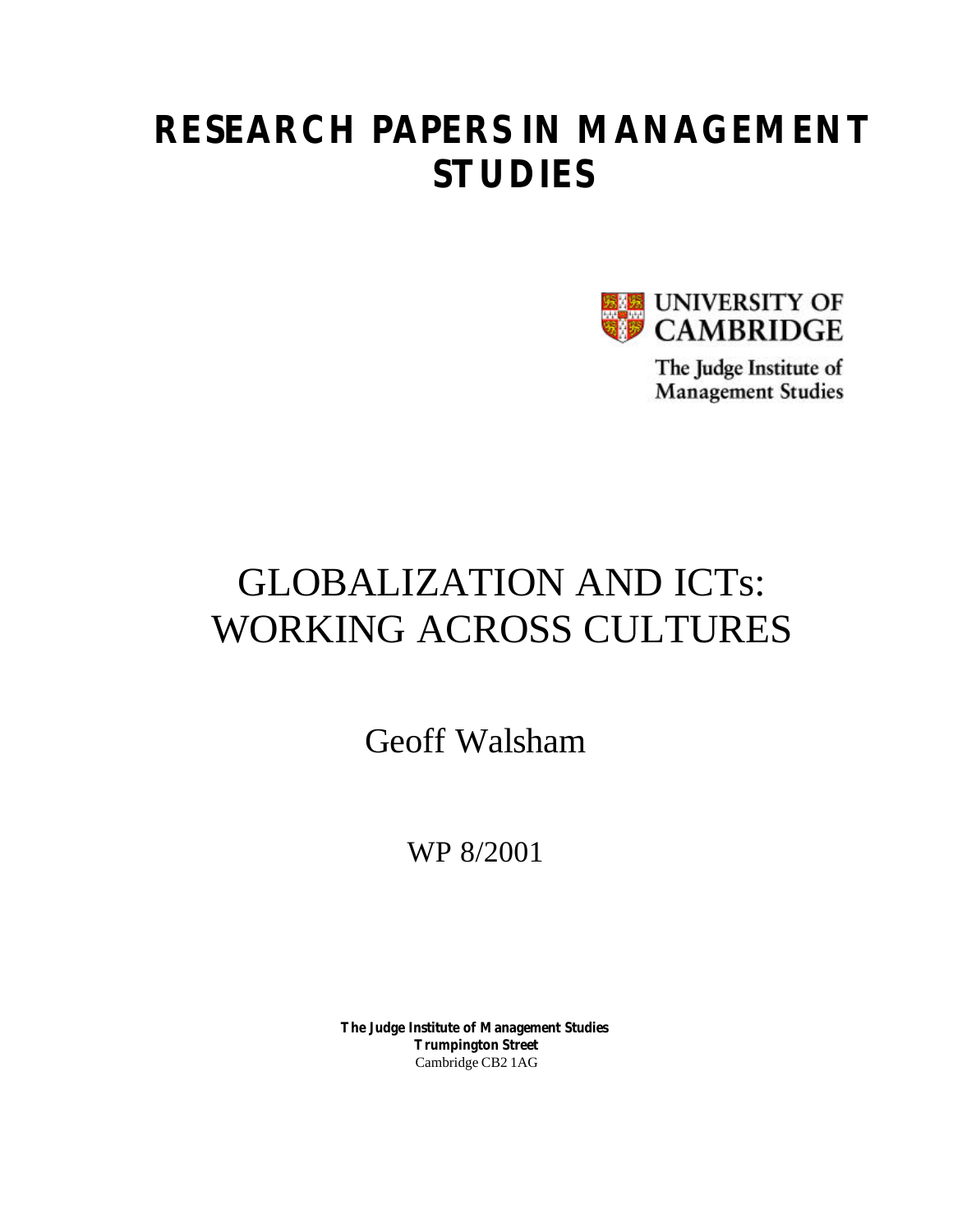# **GLOBALIZATION AND ICTs: WORKING ACROSS CULTURES Geoff Walsham**

#### **Abstract**

This paper examines issues in cross-cultural working with information and communication technologies (ICTs), an increasingly common feature of our more globalized world. A theoretical basis for analysis in this area is developed, using concepts drawn from structuration theory. The theoretical basis is illustrated and assessed using three crosscultural case studies taken from the literature, concerned with software teams, technology transfer, and knowledge sharing. The cases provide examples of major problems of structural contradiction and conflict between cultural groups, but the paper also discusses how to address such problems. It is concluded that globalization processes, facilitated by ICTs, are not leading to simple homogeneity of culture, but rather that a sensitive cross-cultural approach is needed for effective working across cultures. The theory developed in this paper offers a basis for future research and practice oriented to such an approach.

**Keywords**: globalization, cross-cultural work, structuration theory, software teams, technology transfer, knowledge sharing

## **Biographical Note**

Geoff Walsham is a Research Professor of Management Studies at the Judge Institute of Management Studies, Cambridge University, UK. His teaching and research is centred on the development, management and use of computer-based information systems, and the relationship of information and communication technologies to stability and change in organizations and societies. He is particularly interested in the human consequences of computerisation in a global context, including both industrialised and developing countries. His publications include 'Interpreting Information Systems in Organizations (Wiley 1993), and 'Making a World of Difference: IT in a Global Context' (Wiley, 2001).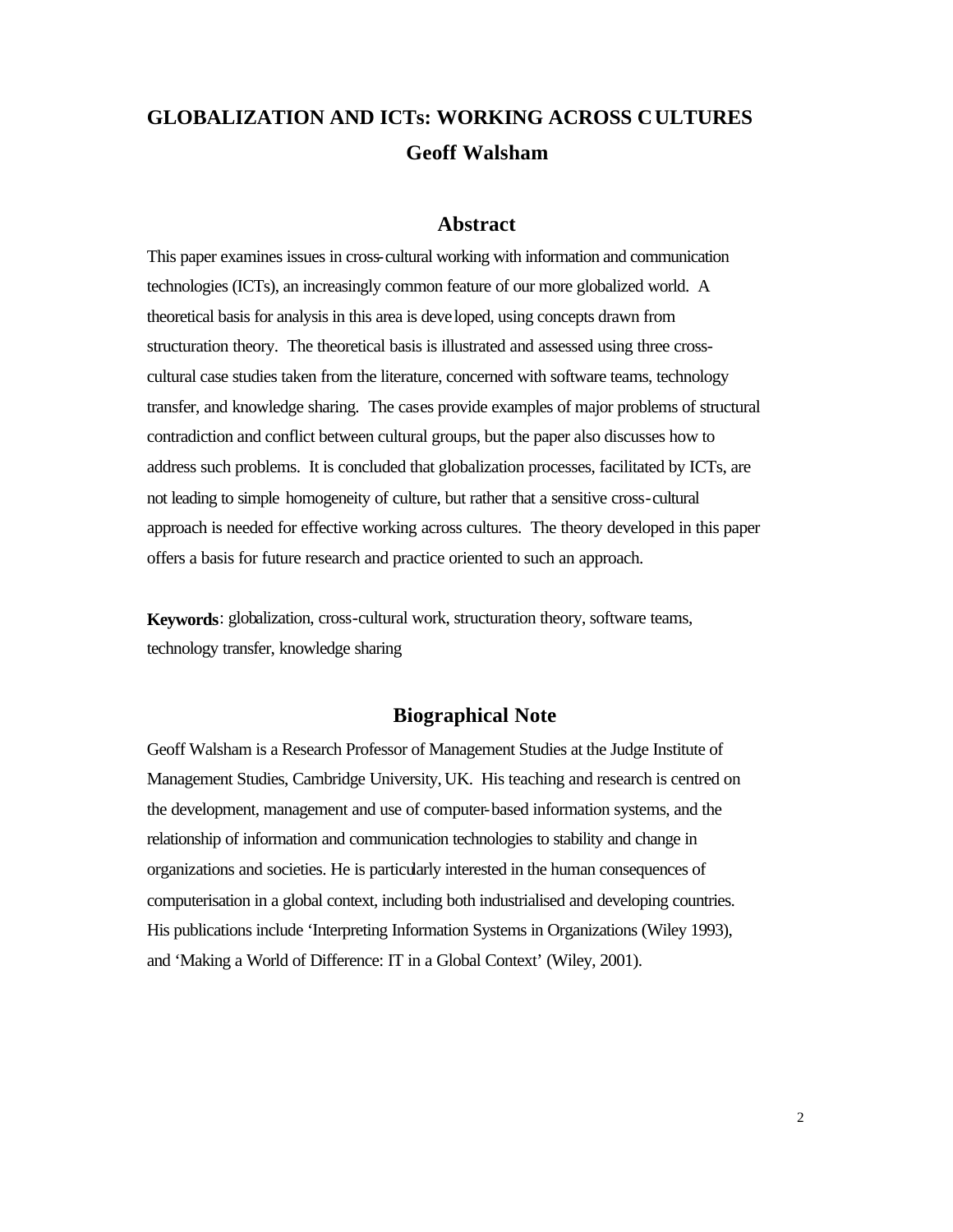## **INTRODUCTION**

There has been much debate over the last decade about the major social transformations which are taking place in the world such as the increasing interconnectedness of different societies, the compression of time and space, and an intensification of consciousness of the world as a whole (Robertson 1992). Such changes are often labelled with the term globalization, although the precise nature of this phenomenon is highly complex on closer examination. For example, Beck (2000) distinguishes between 'globality', the change in consciousness of the world as a single entity, and 'globalism', the ideology of neoliberalism which argues that the world market eliminates or supplants the importance of boal political action. Both the supporters and opponents of 'globalization' manifest a great variety of opinions and prejudices within themselves.

Despite the complexity of the globalization phenomena, and the unresolved debate concerning its value, all parties would agree that information and communication technologies (ICTs) are deeply implicated in the changes that are taking place, through their ability to enable new modes of work, communication and organization across time and space. The influential work of Castells (1996, 1997, 1998) argues that we are in the 'information age' where information generation, processing and transformation are fundamental to organizational and societal change, and where ICTs enable the pervasive expansion of networking throughout the social structure.

However, does globalization enabled by ICTs imply that the world is becoming a homogeneous arena for global business and global attitudes, with differences between organizations and societies disappearing? There are many thoughtful commentators who take exception to this conclusion. For example, Robertson (1992) discussed the way in which imported themes are 'indigenized' in particular societies with local culture constraining receptivity to some ideas rather than others, and adapting them in specific ways. He cited Japan as a good example of these 'glocalization' processes. Whilst accepting the idea of time-space compression facilitated by ICTs, Robertson argued that one its main consequences is an exacerbation of collisions between global, societal and communal attitudes. Similarly, Appadurai (1996), coming from a non-Western background, argued against the global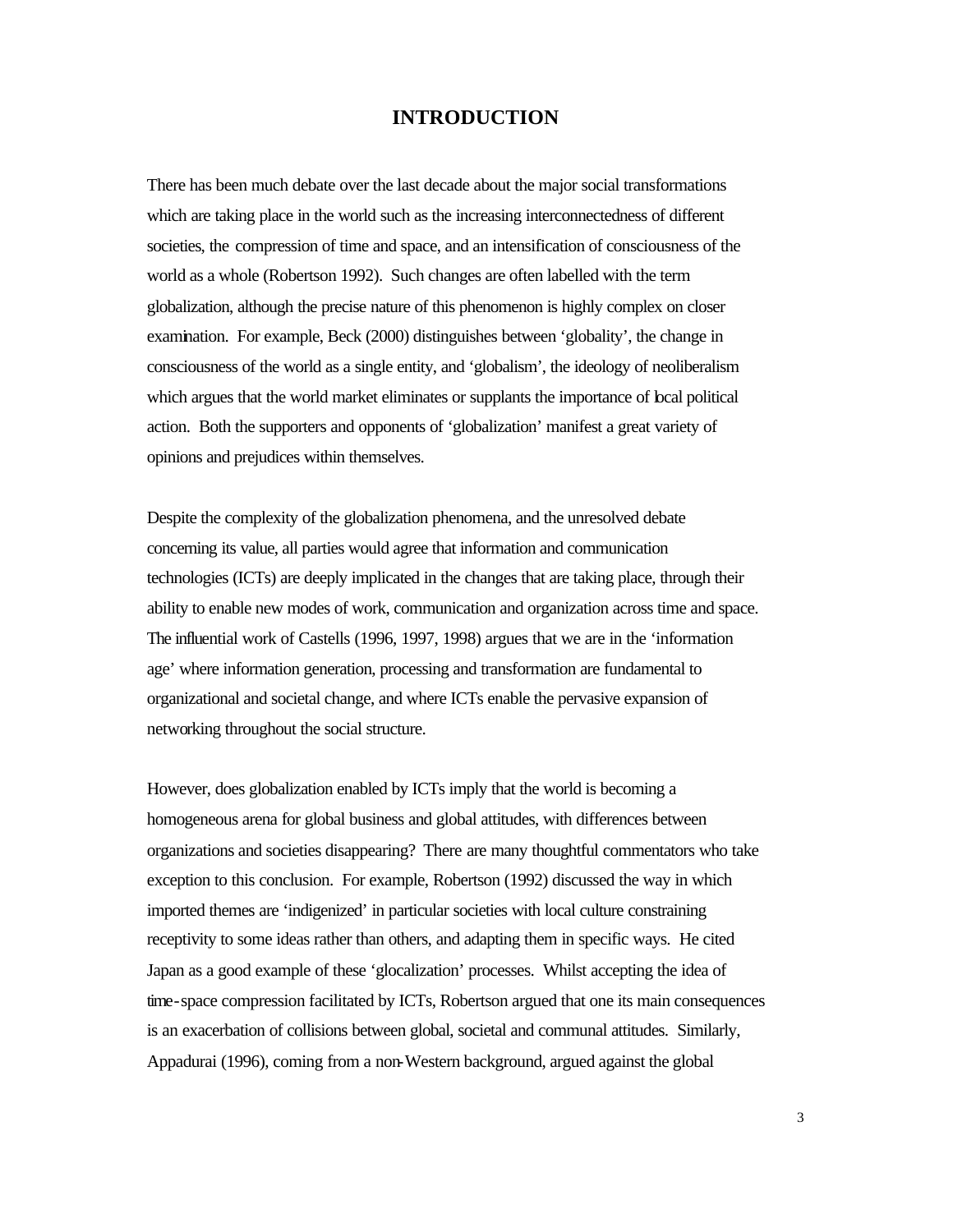homogenization thesis on the grounds that different societies will appropriate the 'materials of modernity' differently depending on their specific geographies, histories and languages.

If these latter arguments are broadly correct, then working with ICTs across different cultures should prove to be problematic, in that there will be different views of the relevance, applicability and value of particular modes of working and use of ICTs which may produce conflict. For example, technology transfer from one society to another involves the importing of that technology into an 'alien' cultural context where its value may not be similarly perceived to that in its original host culture. Similarly, cross-cultural communication through ICTs, or cross-cultural IS development teams, are likely to confront issues of incongruence of values and attitudes.

The purpose of this paper is to examine such issues in working across cultures involving ICTs. A primary goal is to develop a theoretical basis for analysis of this area. Key elements of this basis are described in the next section of the paper. In order to illustrate the theoretical basis, and to assess its value in analysing real situations, the subsequent sections draw on three published case studies of working with ICTs across culture. These empirical sections focus on analysing the difficulties of cross-cultural working with ICTs, but the argument of this paper is not that cross-cultural working is undesirable. The penultimate section, therefore, focuses on the positive aspects of how to facilitate effective cross-cultural working with ICTs. The paper ends with some conclusions on the contribution of the paper and potential future work in this area.

# **STRUCTURATION THEORY, CULTURE AND ICTs**

The theoretical basis for this paper draws on structuration theory (Giddens 1979,1984). This theory has been highly influential in sociology and the social sciences generally since Giddens first developed the ideas some twenty years ago. In addition, the theory has received considerable attention in the IS field (see Jones 1998 for a good review). It is not the purpose of this paper to repeat what has already been written in the literature. Rather, the focus here will be on how structuration theory can offer a new way of looking at cross-cultural working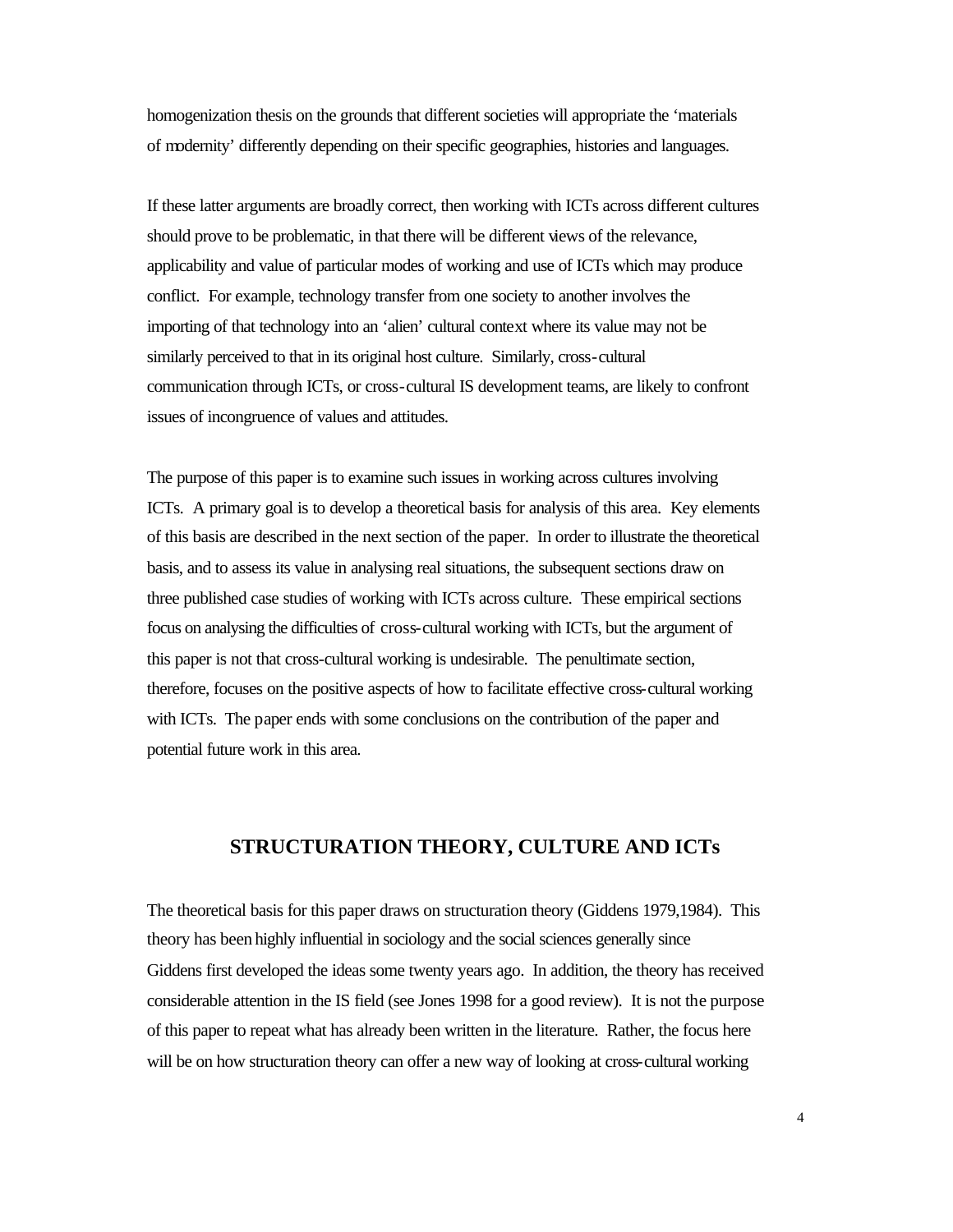with ICTs. The remainder of this section will develop this analysis, starting with some basic concepts of the theory. A summary of key points in this section is provided in Table 1.

| Duality of structure | Structure as memory traces in the human mind<br>$\bullet$                 |
|----------------------|---------------------------------------------------------------------------|
|                      | Action draws on rules of behaviour and ability to deploy<br>$\bullet$     |
|                      | resources                                                                 |
|                      | In so doing, produces and reproduces structure<br>$\bullet$               |
|                      | Three dimensions of action/structure: systems of meaning,                 |
|                      | forms of power relations, sets of norms                                   |
| Culture              | Conceptualised as shared views in a social collectivity such<br>$\bullet$ |
|                      | as a country                                                              |
|                      | Meaning systems, power relations, behavioural norms not<br>$\bullet$      |
|                      | merely in the mind of one person                                          |
|                      | Structural properties of cultures display enough                          |
|                      | 'systemness' to speak of shared values                                    |
|                      | Whilst recognising intra-system variety<br>$\bullet$                      |
| Information and      | Embody systems of meaning, provide resources,<br>$\bullet$                |
| communication        | encapsulate norms                                                         |
| technologies         | Thus, deeply involved in the modalities linking action and<br>$\bullet$   |
| (ICTs)               | structure                                                                 |
| Reproduction and     | Reproduction through processes of routinisation<br>$\bullet$              |
| change               | But human beings reflexively monitor actions and<br>$\bullet$             |
|                      | consequences, creating a basis for social change                          |
| Cross-cultural       | Conflict is actual struggle between actors and groups<br>$\bullet$        |
| work with ICTs       | Contradiction is potential basis for conflict arising from<br>$\bullet$   |
|                      | divisions of interest e.g. divergent forms of life                        |
|                      | Conflicts may occur in cross-cultural working with ICTs if<br>$\bullet$   |
|                      | differences affect actors negatively and they are able to act             |

# **Table 1 Structuration theory, culture and ICTs: some key concepts**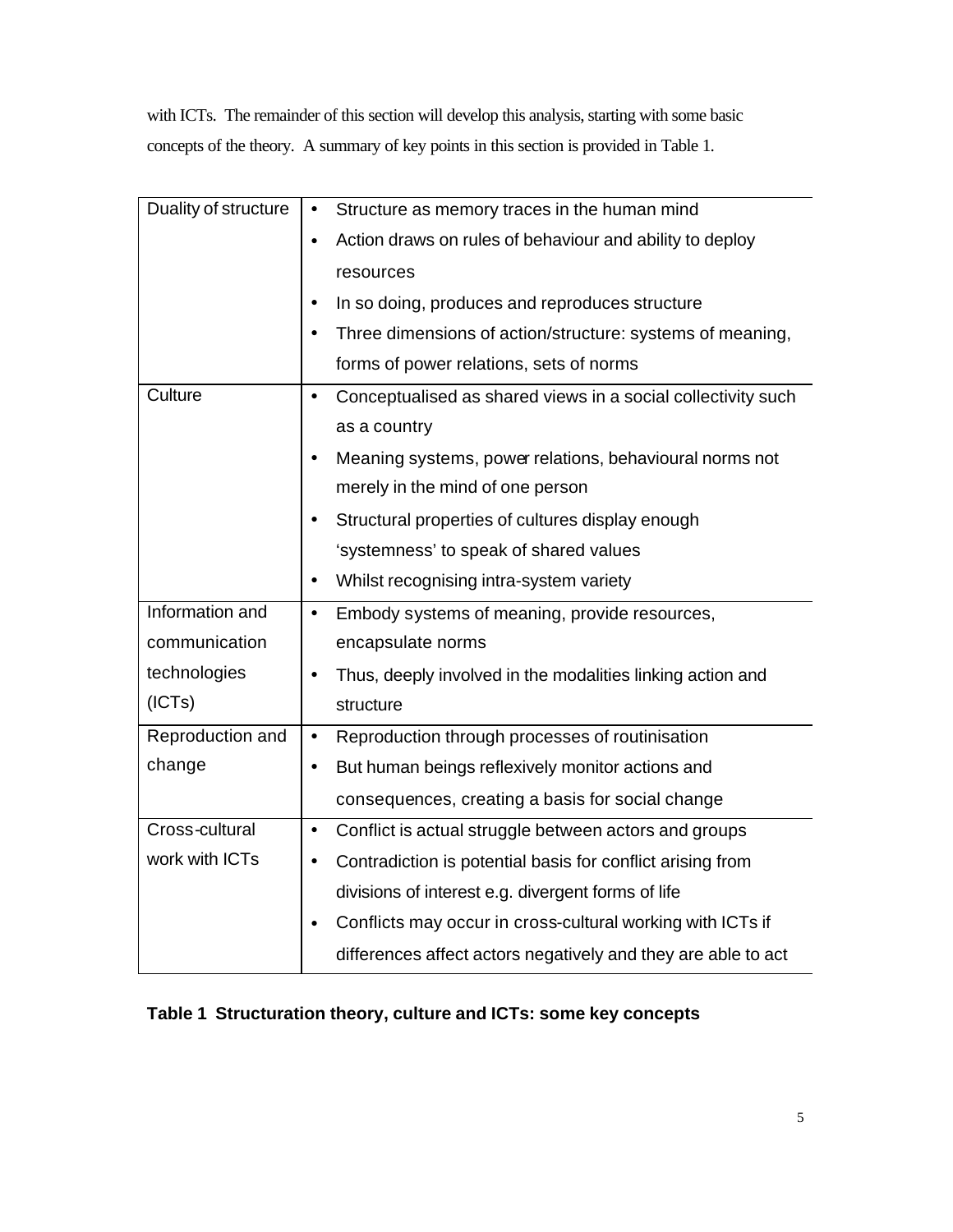Structuration theory is described by Giddens as an 'ontology of social life', or in other words a description of the nature of human action and social organization. It is a meta-level theory in that it can be used to analyse any social situation, although by virtue of its generality it is necessarily deficient in describing the particular features of specific contexts. Giddens himself recognises this, and indeed argues that he does not 'wield a methodological scalpel' and that his theory is a 'sensitizing device'. Despite these disclaimers, many researchers have used his theory to inform their work in specific domains, and this is the approach which will be adopted here.

At the heart of structuration theory is the attempt to treat human action and social structure as a duality rather than a dualism. In other words, rather than seeing human action taking place within the context of the 'outside' constraints of social structure (a dualism), action and structure are seen as two aspects of the same whole (a duality). This clever device, or sleight of hand if one takes a critical line, is achieved in part by a careful re-definition of the meaning of structure. Giddens defines structure as:

 'Rules and resources, recursively implicated in the reproduction of social systems. Structure exists only as memory traces, the organic basis of human knowledgeability, and as instantiated in action' (1984, p.377).

The crucial point here is that structure, defined in this way, is seen as rules of behaviour and the ability to deploy resources, which exist *in the human mind itself*, rather than as outside constraints. The actions, therefore, of an individual human being draw on these rules and resources and, in so doing, produce or re-produce structure in the mind. So, for example, a manager who reprimands an employee for arriving late at the workplace is drawing on the concept of the start time of an employee, the rule that the employee should arrive before or at this time, and the perceived ability for the manager to deploy the human resource represented by the employee, and thus to reprimand the employee for being 'late'. In carrying out this action, the manager and the employee have the 'structure' of these rules and resources reinforced in their minds as standards of appropriate behaviour.

In order to develop a more detailed analysis of the duality of structure, as defined above, Giddens introduced three dimensions concerned with systems of meaning, forms of power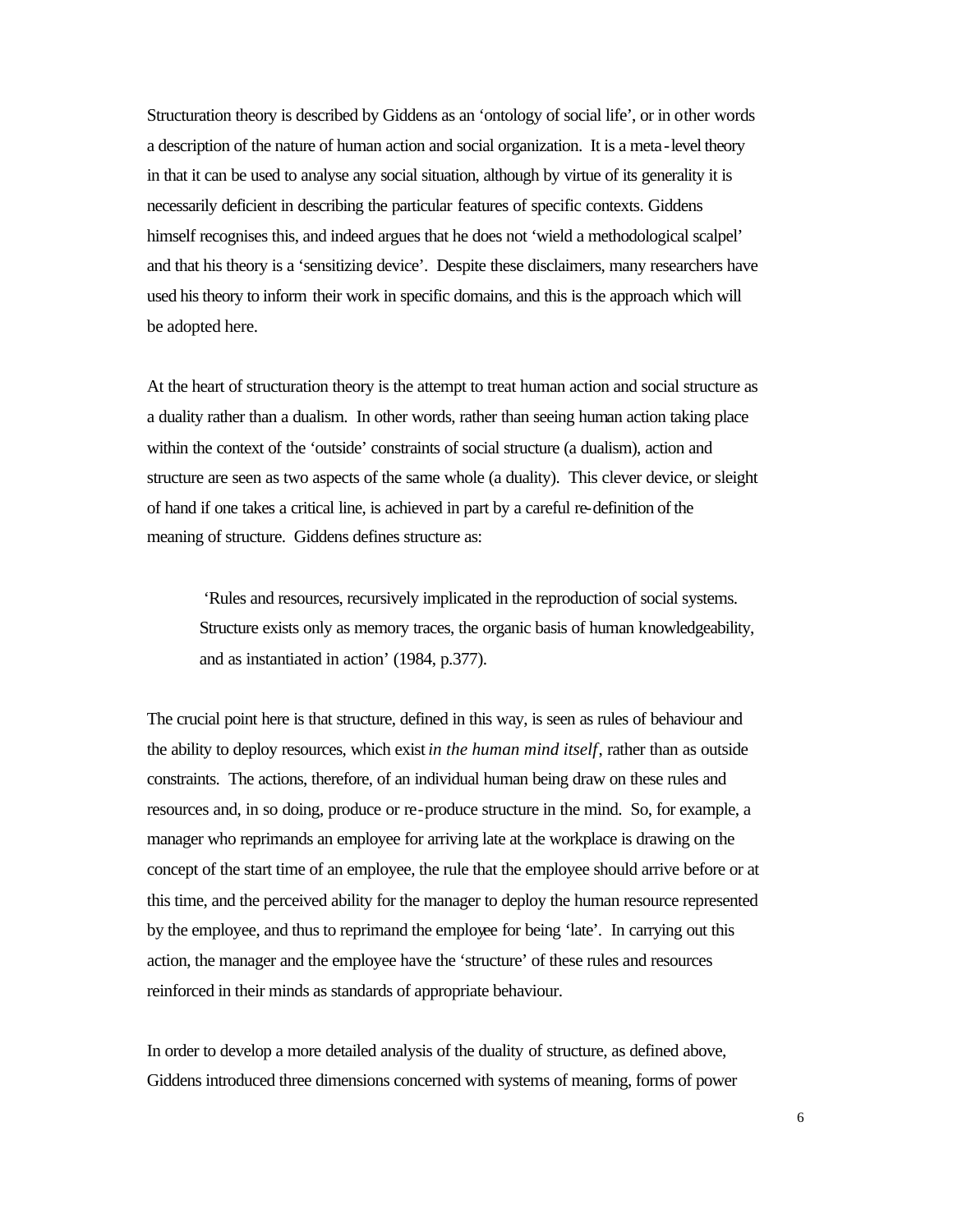relations, and sets of norms. Human action and structure in the mind are composed, according to structuration theory, of elements of each of these dimensions but, as the example of the manager and the employee above demonstrated, the dimensions are inextricably interlinked. So the power to reprimand is linked to the concept of starting time and the norm of what it means to be late. In case the reader is thinking that this is stating the obvious, bear in mind that norms of behaviour such as this vary widely between cultures. In our analysis later in the paper, it will be seen that it is precisely some of these differences 'in the mind' as to what is appropriate behaviour that can cause conflict in cross-cultural working.

This leads on to the reason why this paper proposes structuration theory as a way of analysing inter-cultural interaction. Culture can be conceptualised as shared views in a social collectivity such as a country. In other words, systems of meaning, forms of power relations, and norms of behaviour have a more widespread currency than *merely* within the mind of one person. Giddens defines these as 'structural properties', namely 'structured features of social systems stretching across time and space'. He comments that social systems should be regarded as widely variable in the degree of 'systemness' that they display, and says that they rarely have the sort of internal unity which may be found in physical or biological systems. In other words, related to the concern of this paper, national cultures are composed of many different people, each with complex 'structure' in their mind, none of which can be thought of as fully shared. For example, there will be all sorts of nuance as to how individuals view 'lateness', even within the same cultural context. Nevertheless, it will be argued in this paper that the structural properties of cultures often display enough systemness for us to speak about 'shared values', whilst recognising that there will remain considerable intra-system variety.

There have been a number of attempts to 'incorporate' ICTs within the theoretical framework of structuration theory (e.g. Orlikowski 1992; DeSanctis and Poole 1994). Giddens himself makes little direct reference to information technology in his development of the theory, so that the IS researcher is left to his or her own devices. In this paper, I draw on the conceptualisation in Walsham (1993), where he argues that:

'A theoretical view of computer-based information systems in contemporary organizations which arises from structuration theory is that they embody interpretative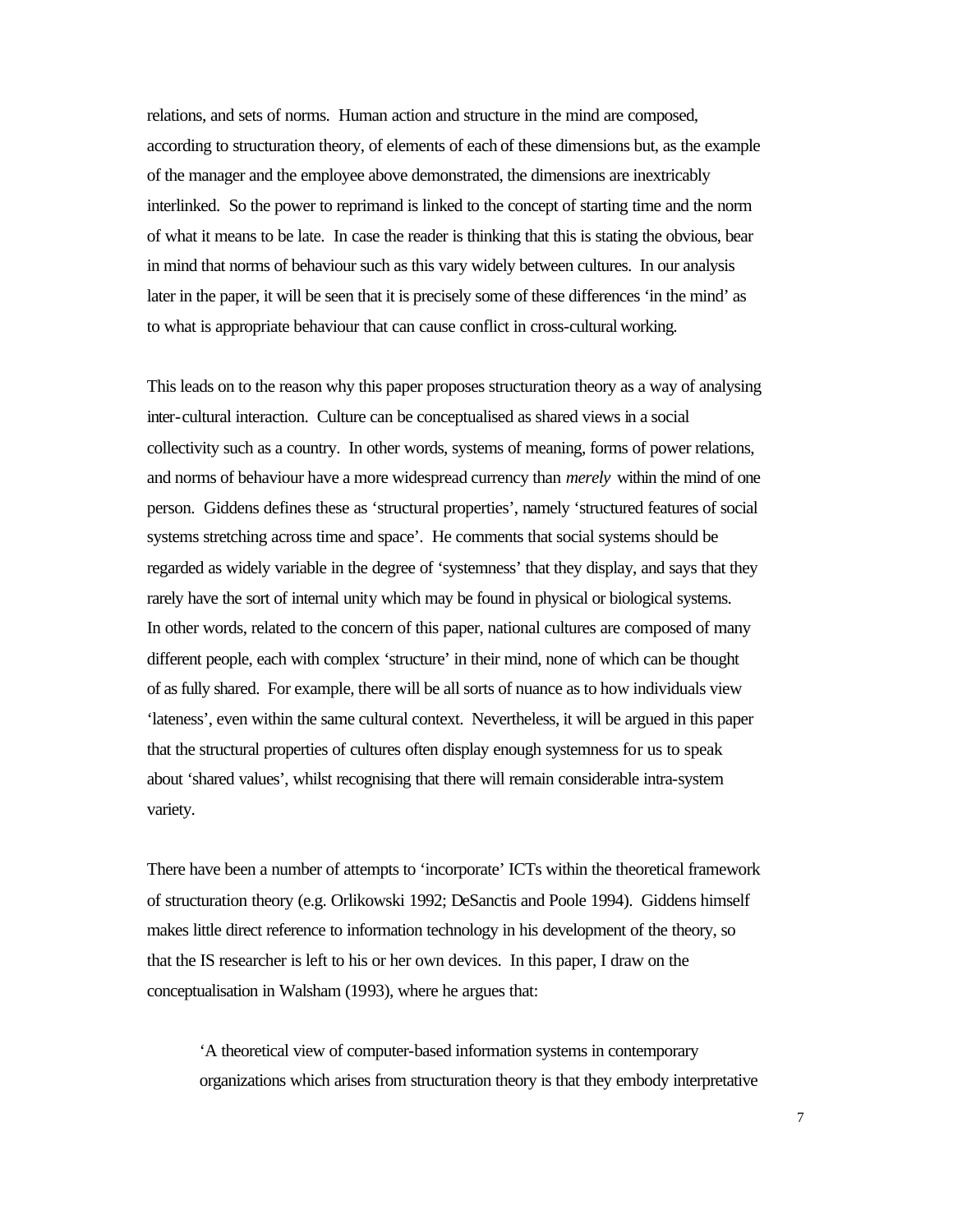schemes, provide co-ordination and control facilities, and encapsulate norms. They are thus deeply implicated in the modalities that link social action and structure, and are drawn on in interaction, thus reinforcing or changing social structures …' (p. 64)

In other words, IS (or ICTs more generally) are drawn on to provide meaning, to exercise power, and to legitimise actions. They are thus deeply involved in the duality of structure. Illustrations of this will be given in the later empirical sections.

Structuration theory appears at first sight to be focused on reproduction of structure in the mind, and broader social structures within societies, through processes of routinisation of activity and thus reinforcement of existing structures. However, Giddens also emphasizes human knowledgeability, and the way in which human beings reflexively monitor their own actions, that of others, and consequences, both intended and unintended. The latter provides an example of the basis for social change as well as social stability. If a human being takes action and he or she subsequently views the unintended consequences of this as negative, then it is likely that different action will be taken in similar circumstances in the future, with related changed structure in the mind.

There is one final element in structuration theory which has not been widely referred to in the literature, and certainly not in the IS literature, that is of considerable theoretical value in the study of cross-cultural working with ICTs. This concerns Giddens' discussion of conflict and structural contradiction. He defines and discusses these concepts as follows:

'By conflict I mean actual struggle between actors or groups … whereas contradiction is a structural concept …Conflict and contradiction tend to coincide because contradiction expresses the main 'fault lines' in the structural contradiction of societal systems' (1984, p.198).

Conflict is thus real activity, whilst contradiction can be thought of as the *potential basis* for conflict, arising from structural contradictions within and between social groupings. Giddens elaborates on this: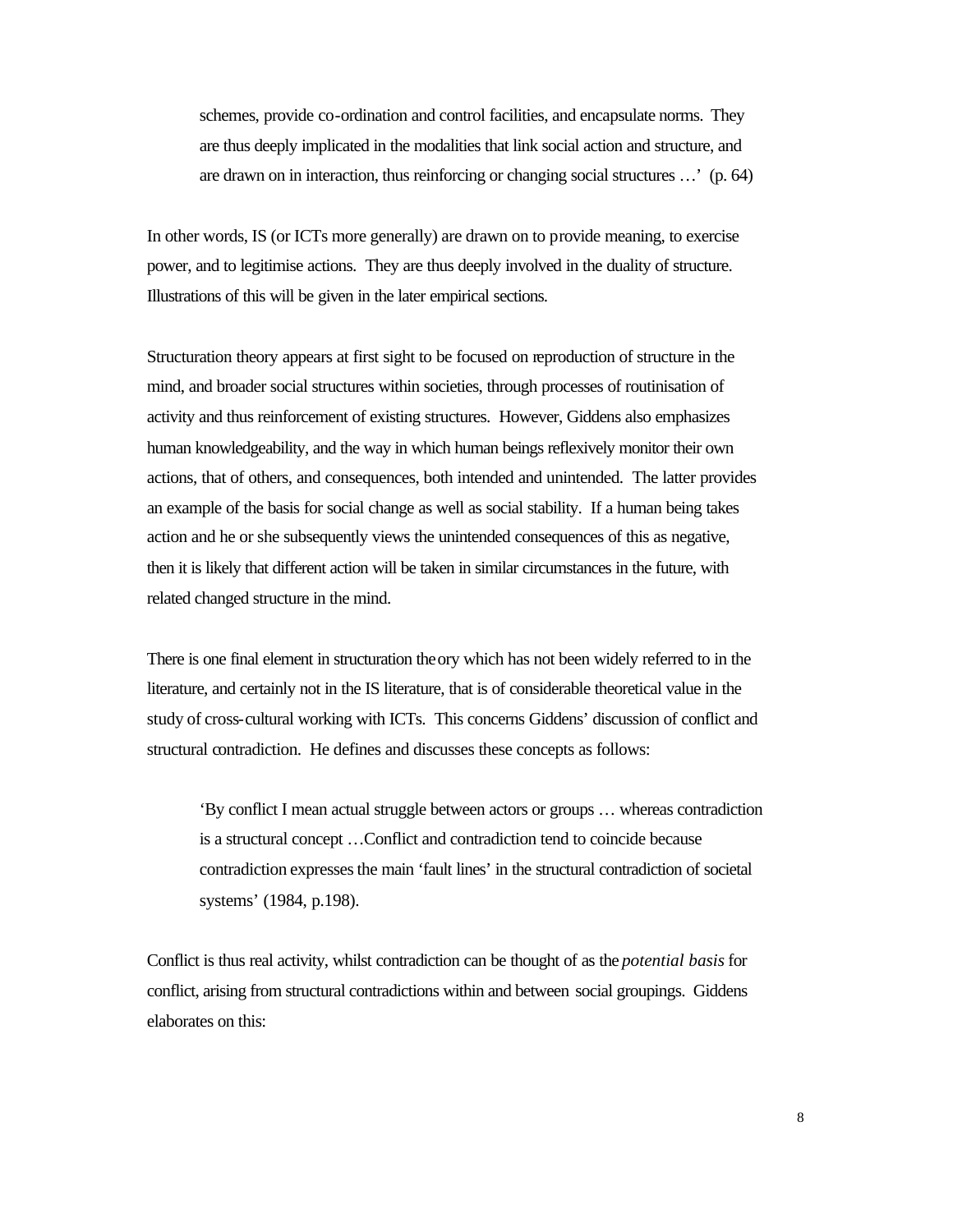'… contradictions tend to involve divisions of interest between different groupings or categories of people … Contradictions express divergent modes of life and distributions of life chances … If contradiction does not inevitably breed conflict, it is because the conditions not only under which actors are aware of their interests but are able and motivated to act on them are widely variable'. (1984, pp 198-9).

This theorising has immediate application to cross-cultural working with ICTs. Contradictions include 'divergent modes of life', which can be taken to include cultural differences. They *may* result in conflict if actors feel that the differences affect them negatively, and they are able and motivated to take positive action of some sort. We will see examples of this in the empirical material which now follows.

# **WORKING IN CROSS-CULTURAL TEAMS TO DEVELOP ICTs**

This section is the first of three designed to illustrate and assess the value of the theoretical basis described above, and focuses on a cross-cultural software development team. Software development in the context of a more globalized world is no longer carried out exclusively within the country which needs it, using citizens from that country, but is increasingly outsourced through non-local arrangements such as body-shopping and global software outsourcing (Lacity and Willcocks 2001). The case below provides a specific example of this in a Jamaican insurance company, with the cross-cultural element being the extensive involvement of a team of Indian software developers. The description of the case below is based on papers by Barrett and Walsham (1995) and Barrett, Drummond and Sahay (1996).

#### **Case Description**

The case concerns a Jamaican general insurance company, called Abco, which formed part of a broader Jamaican conglomerate, called the Jagis Group. Jamaica is located in the high risk catastrophe region of the Caribbean, but the capital base of general insurers in Jamaica is insufficient for high risk insurance cover, such as that caused by earthquake and hurricane. Jamaican general insurance companies thus rely on world-wide re-insurers, who underwrite some of these high risks. In 1988, Hurricane Gilbert swept through Jamaica, paralysing business activities on the island for a couple of months. At Abco, computer records were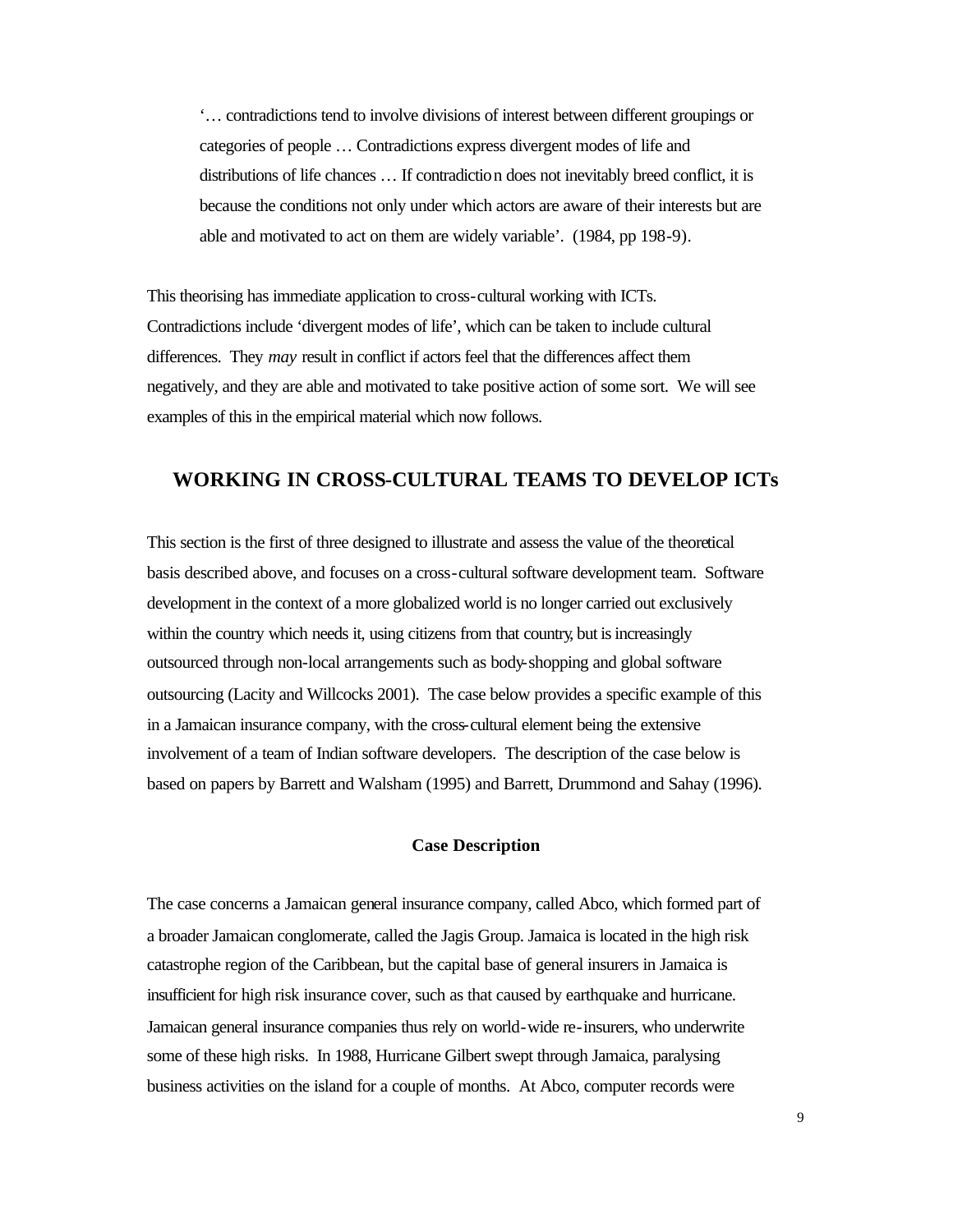lost, and claims were made on policies that did not exist on the batch system. After the hurricane and other world catastrophes, re-insurance not only became a problem to obtain, but re-insurers started to demand better quality information from companies such as Abco on risks and levels of exposure.

Responding to this crisis, the Jagis Group Chairman led an investigation as to how IT could be used to provide superior quality service to clients through improved claims handling, as well as providing re-insurers with the more detailed risk and exposure information that they required. The decision was made to develop a new general insurance information system, called Goras. A leading management consultancy was commissioned to conduct the requirements study and a group software development company, Gtec, was set up within Abco in order to strengthen existing information technology skills. In March 1990, an Indian software expert, Raj, and other experienced Indian software developers were recruited from software houses in India to form the top management group of Gtec.

After the requirements study, bids were invited for the job of carrying out the software development, and Gtec was selected. However, in the initial stages of development, it became clear that additional expertise in insurance systems was needed, and a selected team of Jamaicans from the Jagis Group was seconded to the project as insurance consultants, including the MIS manager of Jagis, Roberts. The initial stages of the project were marked by some enthusiasm, at least by team members at the programmer level. Indian developers provided guidance to the Jamaican members on software development issues drawing from their experience on past development projects. There were weekly awards for the 'most helpful member' and 'project champion', and cash incentives for meeting deadlines. A key developer at Gtec reflected later:

'Looking back at it now, it was well organised. Every Monday, a memo came out specifying the deliverables and bonus structure for the week. There was a bonus on top of your salary if you met deadlines … but it was so hard to make your deadlines … Though teams were compliant, deadlines were rather stringent, if not unreasonable.'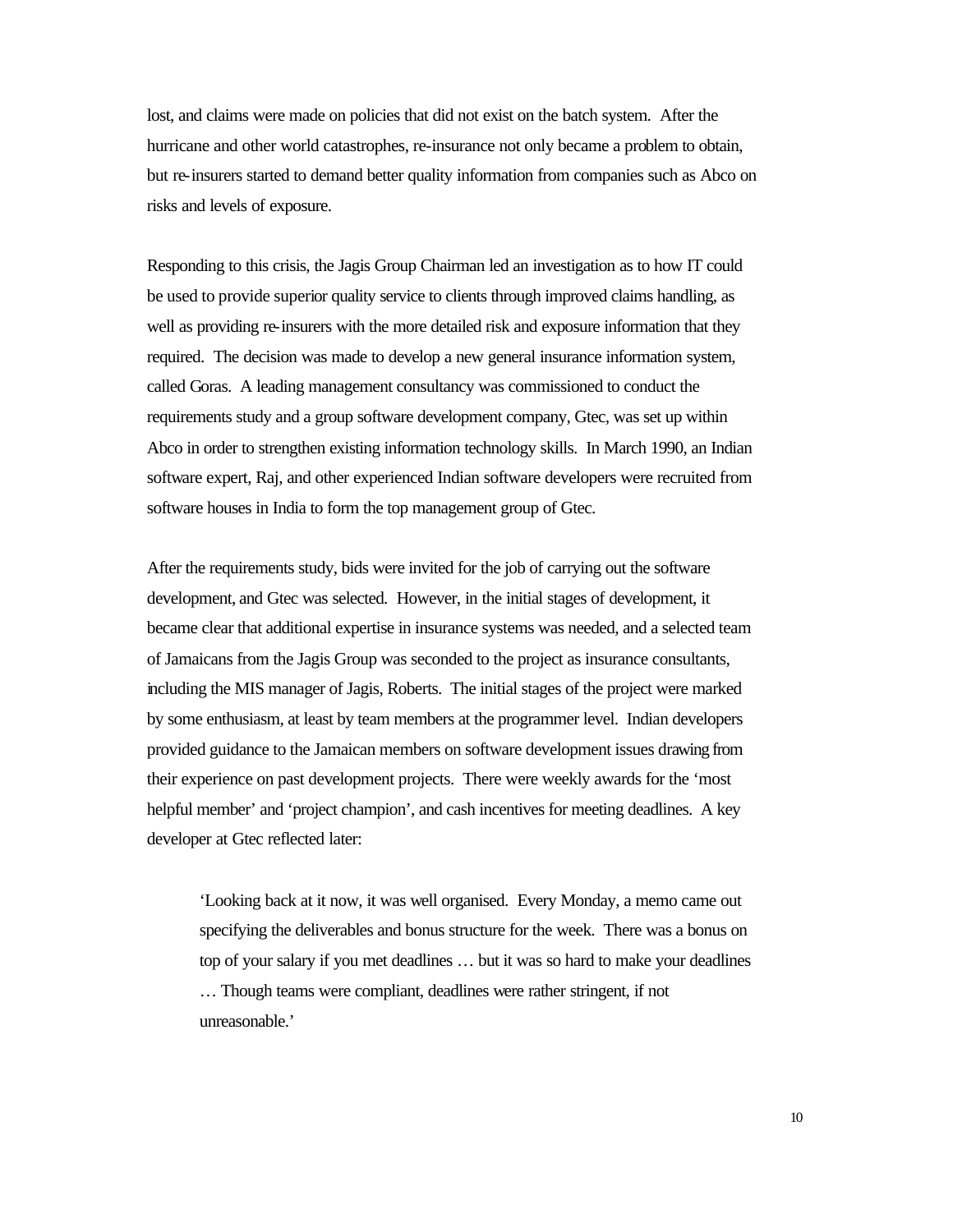As time went by, conflict started to develop between the Indians and the Jamaicans, particularly at senior and team leader level. Raj was viewed by the Jamaicans as having an autocratic approach as he would 'lay down the law which was not to be questioned'. In contrast, the senior Jamaican on the project team, Roberts, viewed an appropriate management style with Jamaicans as being more consensual:

'If there is a problem to be solved, we would sit down and solve it … It was not a sort of hierarchy … It was a team effort, meet and discuss each project.'

Resentment by the Jamaican software developers at all levels had deeper roots than specific conflicts on management style, since some of the locals believed that Indians were not needed in the first place. A key Gtec developer expressed this sentiment as follows:

'The Abco MIS staff felt the whole project had been taken away from them … They were the natural group to be utilised to develop a new general insurance system for Abco. Instead (the management consultancy) who were a bag of Indians again were asked to do the functional requirements and the initial design. Later on, Gtec was formed, staffed by Indians in all the senior posts, and responsible for the Goras project …The Indians had been given power over the Jamaicans.'

There are, of course, two sides to these cross-cultural issues. Raj, for example, was critical of the Jamaicans more laid-back attitude to deadlines, regarding their formal working hours as being all they were prepared to offer to the project:

'With the Indians, there is no discussion once the deadline is agreed, they will work until 9pm every night, weekends if necessary to have it on my desk at the stipulated time. However, with the Jamaicans, this is not the case. If the worker recognises that they cannot meet the deadline, they will call me up and give some excuse as to why they need more time … they expect me to understand and accommodate.'

Raj also felt that there were significant cultural differences in the way that project activities were co-ordinated. In India, that task was handled by the project manager whose job was 'walking around and seeing how people are progressing, co-ordinating and administering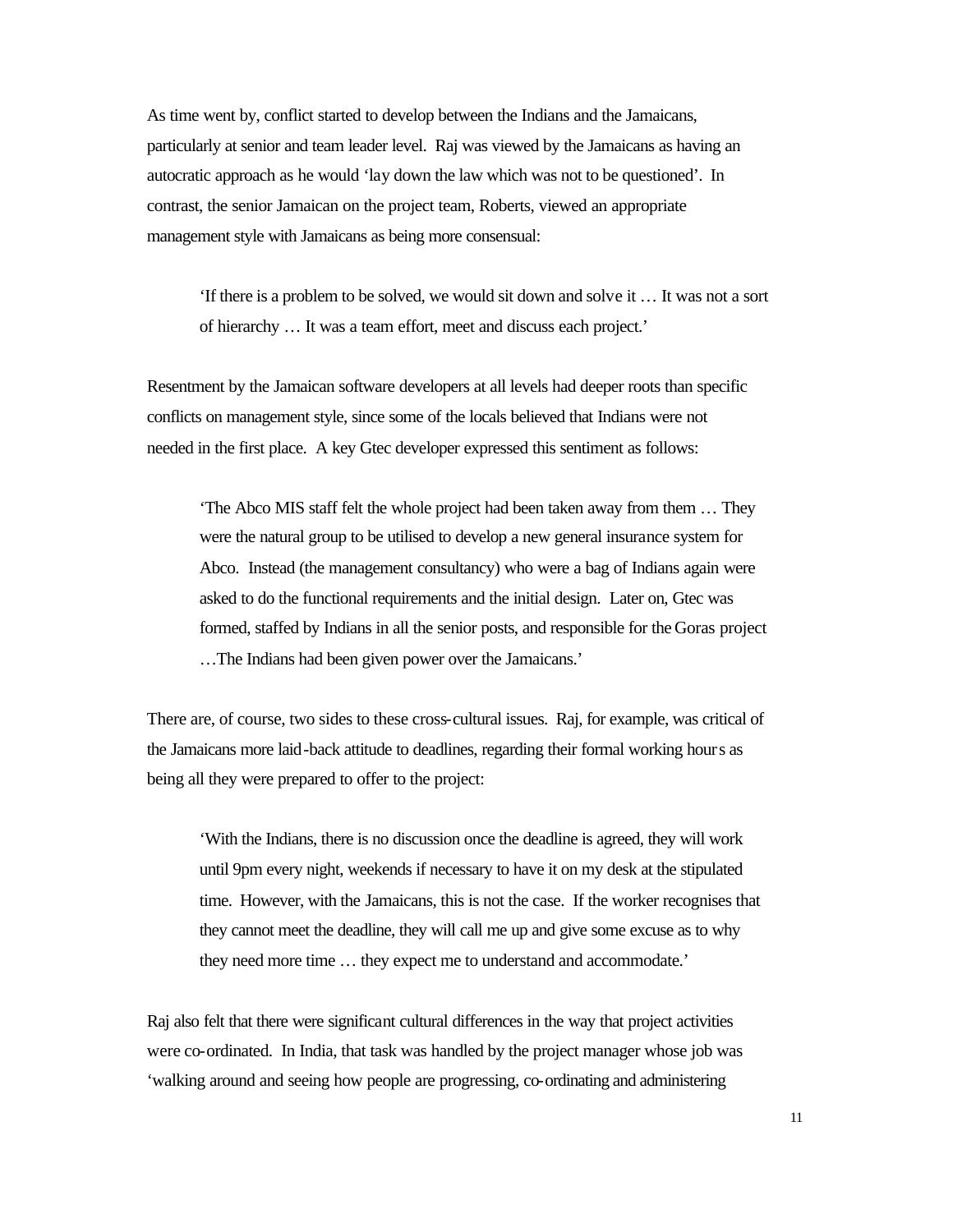activities, while in Jamaica project co-ordination was seen by him to be inherently problematic. Raj attributed this to Jamaicans' inability to 'link hands and do parallel work'. To illustrate this point, he offered an analogy of Jamaica's performance at international athletics events:

'They are fantastic runners … they only miss out on medals at international relay races because at the interchange of the baton, it is dropped or it is passed too late outside the permitted exchange … there is no training to co-ordinate and keep things moving.'

In contrast, a Jamaican member of the software team viewed the Indian approach to coordination as representing an adult-child mentality, related also in his mind to the Indian caste structure:

'The strict deadlines seemed impossible, and I was not used to the interpersonal relations of the closely knit teams … I was reluctant to fully integrate myself into the environment which was different to what we (Jagis MIS staff) were used to … It was a school room attitude, with someone senior to me telling me to do as he says … It was hard to relate to their caste system where hierarchy and status were so important.'

These comments relate to differences in deep-seated cultural attitudes to hierarchy and authority that were recognised on the Indian side also, but of course with a different emphasis on their merits and demerits. Raj gave his view of Jamaicans' attitudes in these areas as follows:

'Everybody treats everybody as equal. The boss is viewed as a supervisor but at the same time they expect to be treated as equal. If something is due at the end of the month, don't intervene (as the boss) … The attitude is "I will tell you if the job is done or not, then we reset the date and keep going … If you feel performance is bad, then fire me with redundancy pay" … They don't want a monitoring system … It is demeaning to them if the boss asks about progress of activities in between tasks.'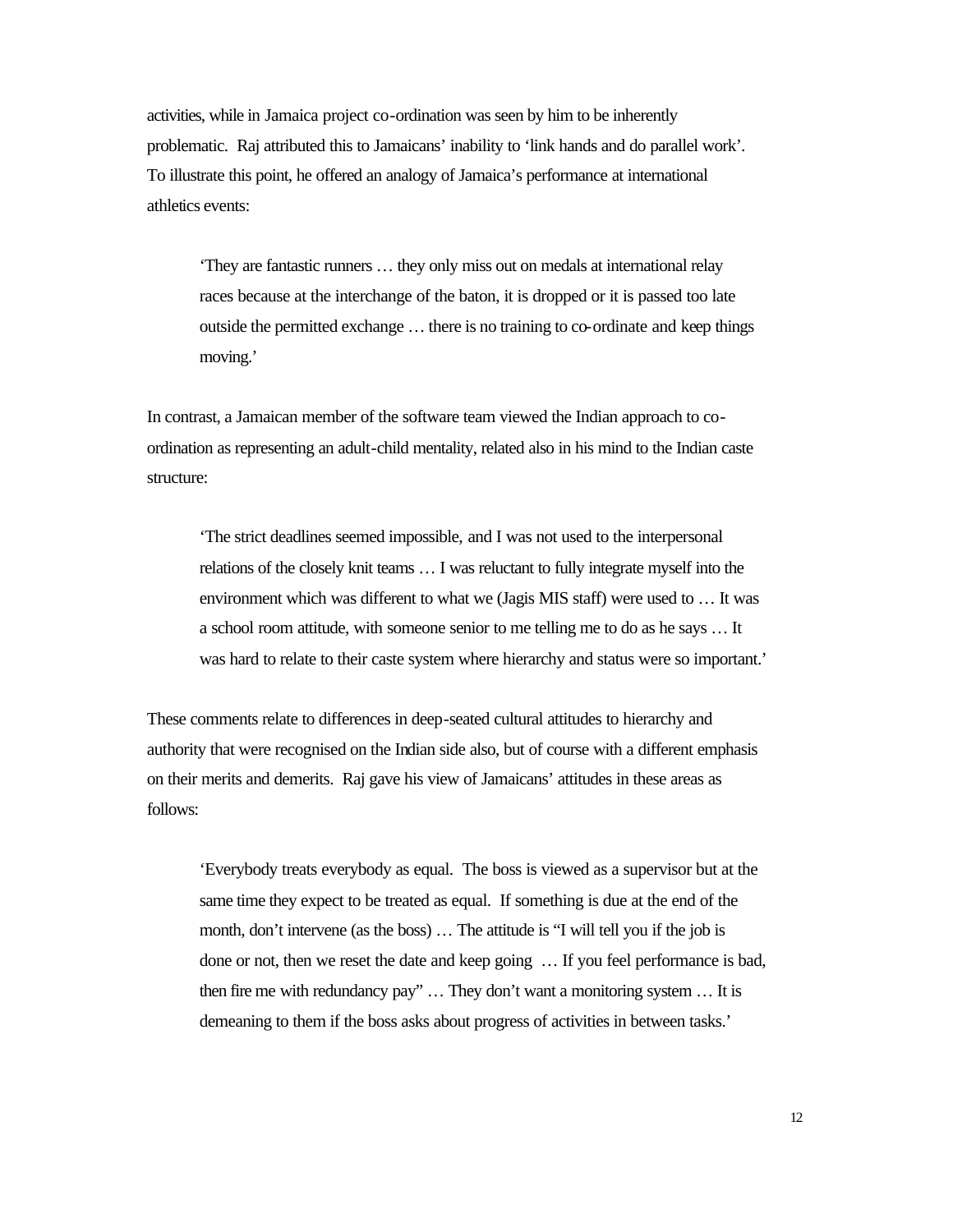So, how successful was the project itself in this cross-cultural environment? The development of Goras started in 1990. The original plan envisaged a year for completion, but there were significant delays and major project cost overruns. The acceptance testing done by end users showed substantial inadequacies in the design, but the system was finally 'delivered' by Gtec to Abco in August 1992. After further quality assurance, user testing and system modification, a first attempt at implementation was made in December 1992. The implementation was not a success. System performance was poor in terms of time taken to carry out tasks, and users were critical of the restricted functionality of the new system, partly due to incomplete data conversion from the old system. Five years after project inception, in 1995, some further developments had taken place, and there was general optimism about successful project implementation within a reasonable time frame, but this still remained a promise rather than a reality.

#### **Case Analysis**

This sub-section analyses the Abco case study using the theory articula ted earlier. Key points of the analysis are summarised in Table 2. Firstly, structure 'in the mind' and its links to action, according to structuration theory, can be analysed through the dimensions of meaning, power and norms. Cross-cultural interaction is likely to involve basic differences in these dimensions. With respect to meaning, metaphors of team-work used by Abco and Gtec staff can be used as an illustration. A Jamaican software developer described the Indians' approach as a 'school room attitude', linked in the mind of this person to the Indian caste system. In contrast, the Indian project leader used the metaphor of international relay races as a way of illustrating his view that the Jamaicans were incapable of working together in a co-ordinated way.

Turning to the second structural dimension, the case study shows radically different views of appropriate personal and power relations. The Indian team leader was viewed as autocratic by the Jamaican staff, whereas the senior Jamaican staff member thought that an appropriate management style in Jamaica was consensual. In contrast, the Indian team leader felt that the Jamaicans were too 'equal' to make project monitoring and control effective. Related issues arose with respect to the third structural dimension of norms of behaviour, for example with respect to time deadlines and a sense of urgency. The Indian team leader was critical that the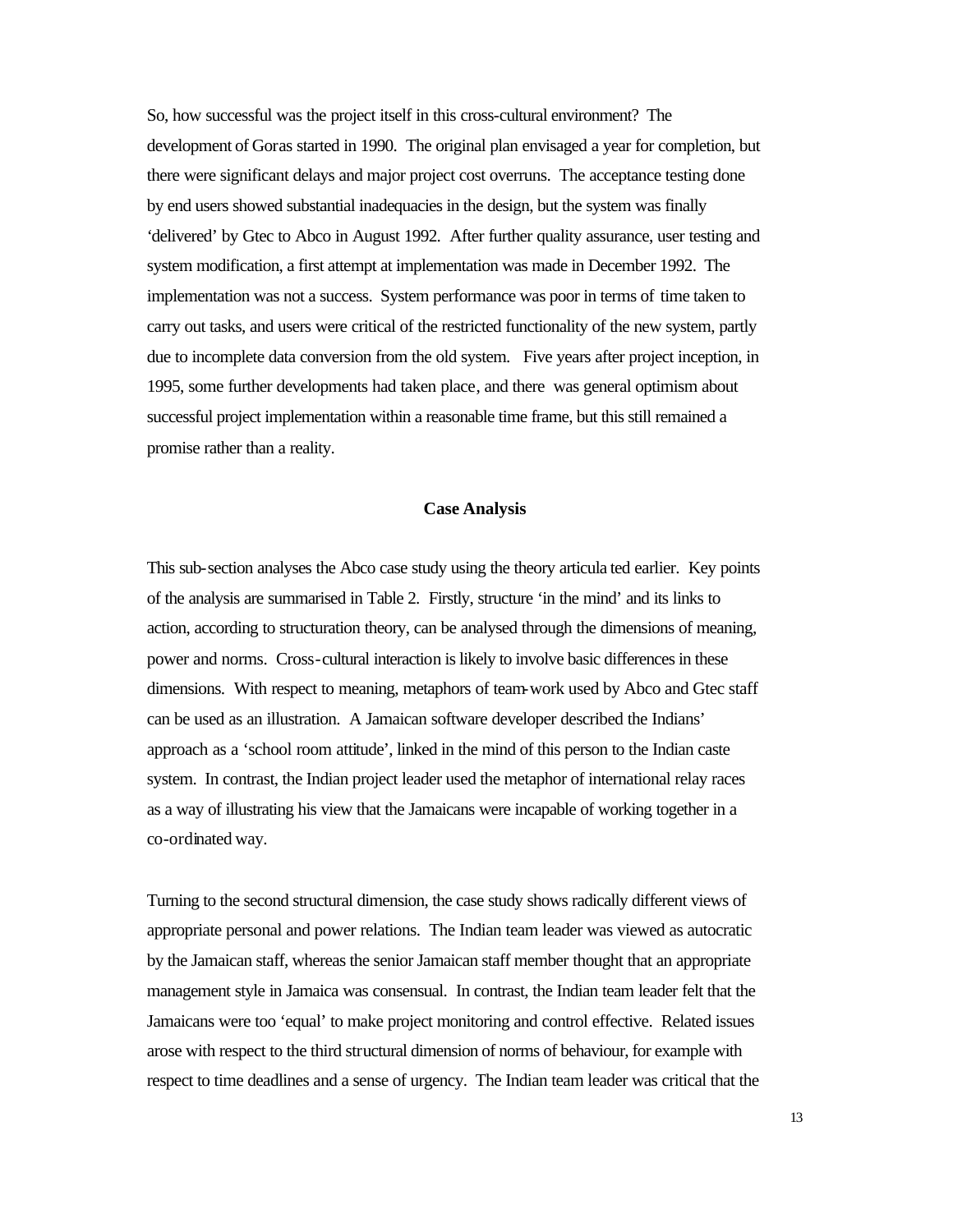Jamaicans would go home at the 'normal' leaving time, whereas the Indian team members would work evenings and weekends if necessary to meet deadlines.

| <b>Structure</b> | Different meaning systems: metaphor of team-work as a 'school<br>$\bullet$        |
|------------------|-----------------------------------------------------------------------------------|
|                  | room attitude' or 'international relay races'                                     |
|                  | Different views of appropriate power relations: Indians too<br>$\bullet$          |
|                  | autocratic; Jamaicans too 'equal' for project control purposes                    |
|                  | Different norms of behaviour: attitude to time deadlines<br>$\bullet$             |
| Culture          | Strong degree of systemness in terms of different cultural<br>$\bullet$           |
|                  | attitudes of Indian and Jamaican groups                                           |
|                  | Culture of IS development also different: high productivity/strict<br>$\bullet$   |
|                  | deadlines versus working closely with end users/application                       |
|                  | backlog                                                                           |
| Contradiction    | Structural contradiction arising from different cultural<br>$\bullet$             |
| and conflict     | backgrounds                                                                       |
|                  | Resulted in conflict since these affected all participants directly,<br>$\bullet$ |
|                  | and they had the ability to act: e.g. to 'enforce' deadlines, or to               |
|                  | resist them                                                                       |

# **Table 2 Cross-cultural working to develop ICTs: analytical summary**

The above analysis, in order to make some general points, has downplayed individual differences within the Jamaican and Indian groups. A fuller analysis could articulate these in more depth, but the relative consistency of the responses from within each cultural group supports the argument that there was a strong degree of systemness operating here, whereby the indigenous elements of Jamaican and Indian national cultures were sufficiently strong in the minds of the individuals concerned to influence their behaviour in a similar way to other members of their own culture.

In addition to the influence of national culture, the word 'culture' is often used as a metaphor (Morgan 1986) for shared values and attitudes within a specific organization or other form of social grouping. In the Abco case, Barrett and Walsham (1995) highlighted how the 'culture' of IS development was different in the two countries: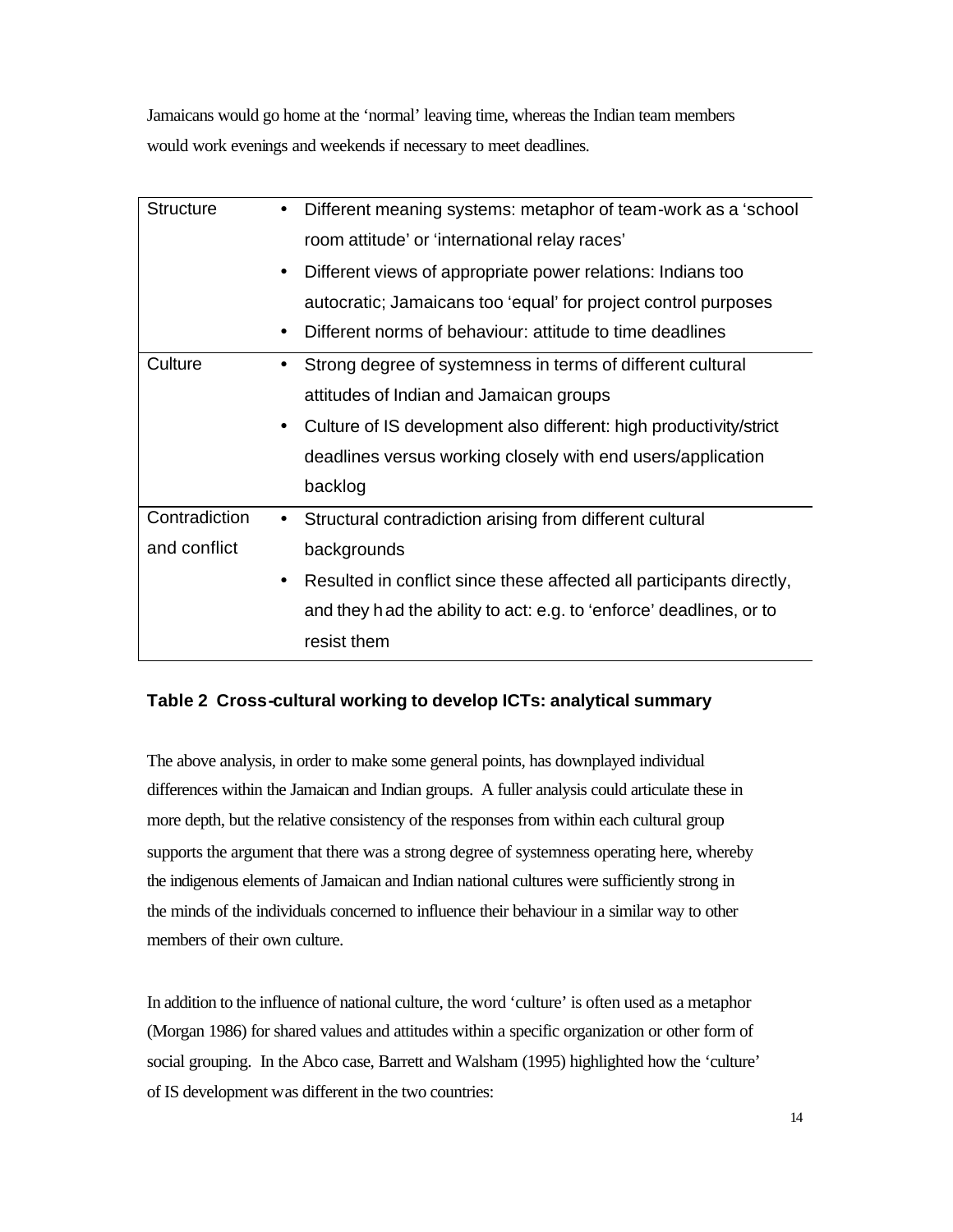'While occupational cultures for Indians and Jamaicans alike originated from software development, the impact of the local work culture at Indian software houses and the insurance company respectively were significantly different. The norms of an Indian software house include high productivity and profitability, the software development being driven from a specification under strict project deadlines. The norms of an insurer's MIS department in Jamaica involve application development by MIS personnel working closely with end users with a backlog of applications being quite acceptable.' (p. 30)

Some might argue that professional groups such as software developers share common global attitudes to their work, but this example illustrates the limitations of such an argument.

Contradiction reflects differences in structural principles, according to structuration theory, such as those arising from different cultural backgrounds. However, conflict is an actual struggle, and we have seen that significant struggle did indeed take place in the case. It was argued earlier that this is likely to occur, firstly, if the differences affect actors negatively. With respect to the Jamaicans, they felt the force of the structural contradictions in cultural attitudes in a very direct way through Indian approaches to project monitoring and control, attitudes to deadlines and working hours, and what they viewed as excessively hierarchical approaches. The Indian management team, in particular the overall team leader, viewed these as the right way to approach software development, and the Jamaicans' attitudes as largely negative to the goal of effective project monitoring and control. The second condition for actual conflict to arise along the 'fault lines' of the structural contradictions is that the participants have the ability to act to support their perceived position. The Indian management team had the recognised authority to control the project and to make the rules, such as time deadlines. On the other hand, the Jamaican team members were able to resist in various ways, such as giving reasons why more time was needed for a particular software task. How could such issues, and more generally the management of the cross-cultural software project, have been better handled? This question will be addressed in some detail in the later section on facilitating effective cross-cultural working.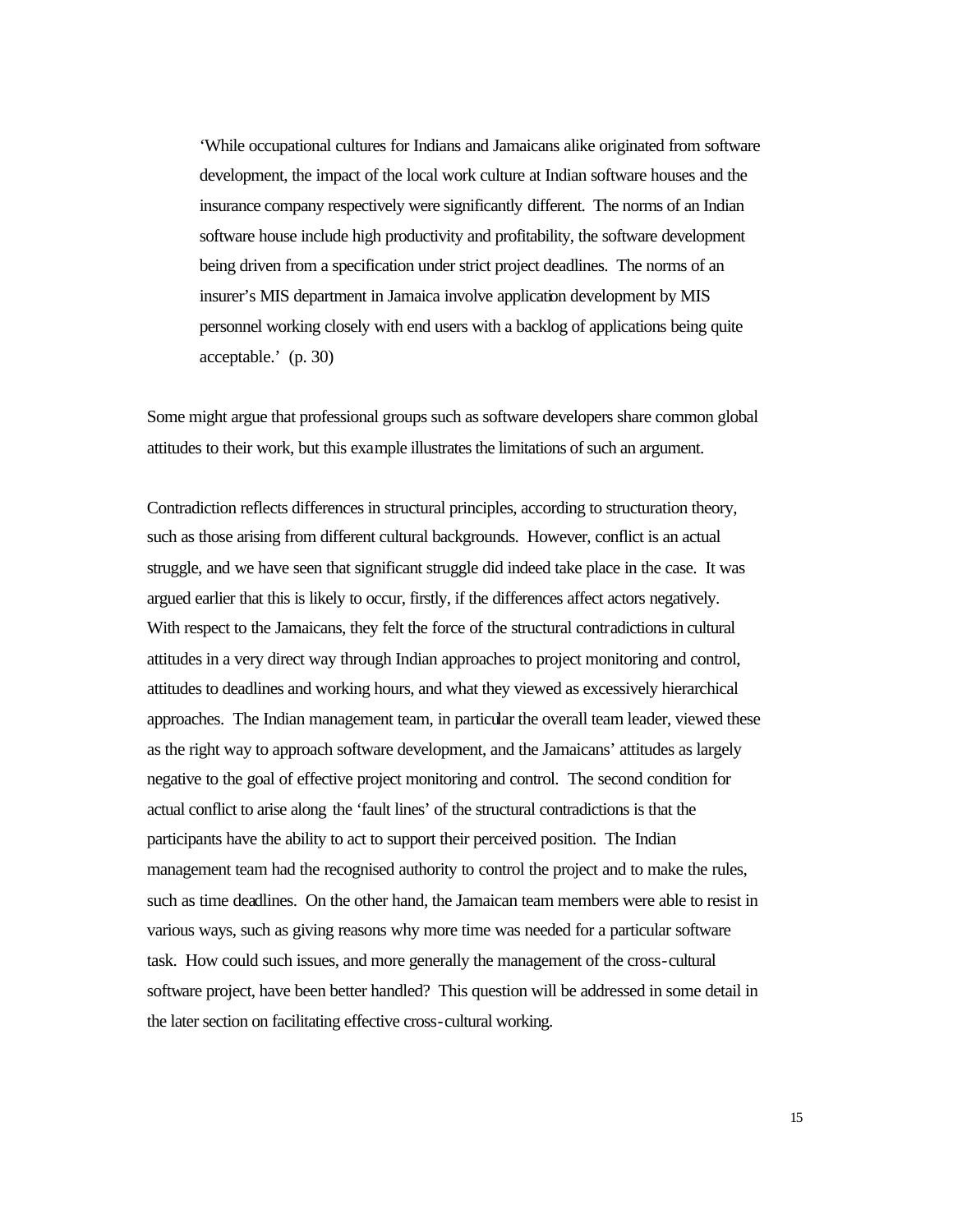# **TECHNOLOGY TRANSFER**

A second way in which ICTs are involved in cross-cultural interaction is through the transfer of technology across borders to different cultural environments from that in which it was initially developed. This technology transfer phenomenon is not a new one, but is increasingly common in the context of globalization. For example, major software packages such as enterprise resource planning systems have spread extremely rapidly across much of the world, particularly in large organizations, over the last decade (Davenport 1998). The case described in this section will provide a specific example of the technology transfer of another 'global' technology, namely that of geographical information systems (GIS). In particular, the case looks at the transfer of GIS from the USA to India. The description of the case below is based on the paper by Walsham and Sahay (1999).

#### **Case Description**

The case concerns attempts to develop and use geographical information systems (GIS) to aid district-level administration in India. In particular, the focus is a set of GIS projects that took place under the umbrella of the Ministry of Environment and Forests (MOEF) of the government of India over the period 1991-96. The technical work to develop the systems was carried out by scientists in a range of institutions, including two remote sensing agencies, three research groups within universities, and three other scientific agencies concerned with forestry, space research, and the study of science and technology in development. The systems were intended to be used by district-level administrators. The MOEF initiated 10 GIS projects in January 1991, in collaboration with the eight scientific institutions, with the aim of examining the potential for using GIS technology to aid wasteland development. Wastelands are categorised as degraded land that can be brought under vegetative cover with reasonable effort, and land that has deteriorated due to lack of appropriate water and soil management.

The initiation of the project in 1991 can be traced back to two earlier events. In 1986, the government of India started the National Wastelands Identification Project, involving the mapping of the distribution of wastelands across the various states of India. Detailed maps were produced on a 1:50,000 scale for 147 selected districts using remote sensing techniques. The existence of these maps provided a basis for considering how to develop and manage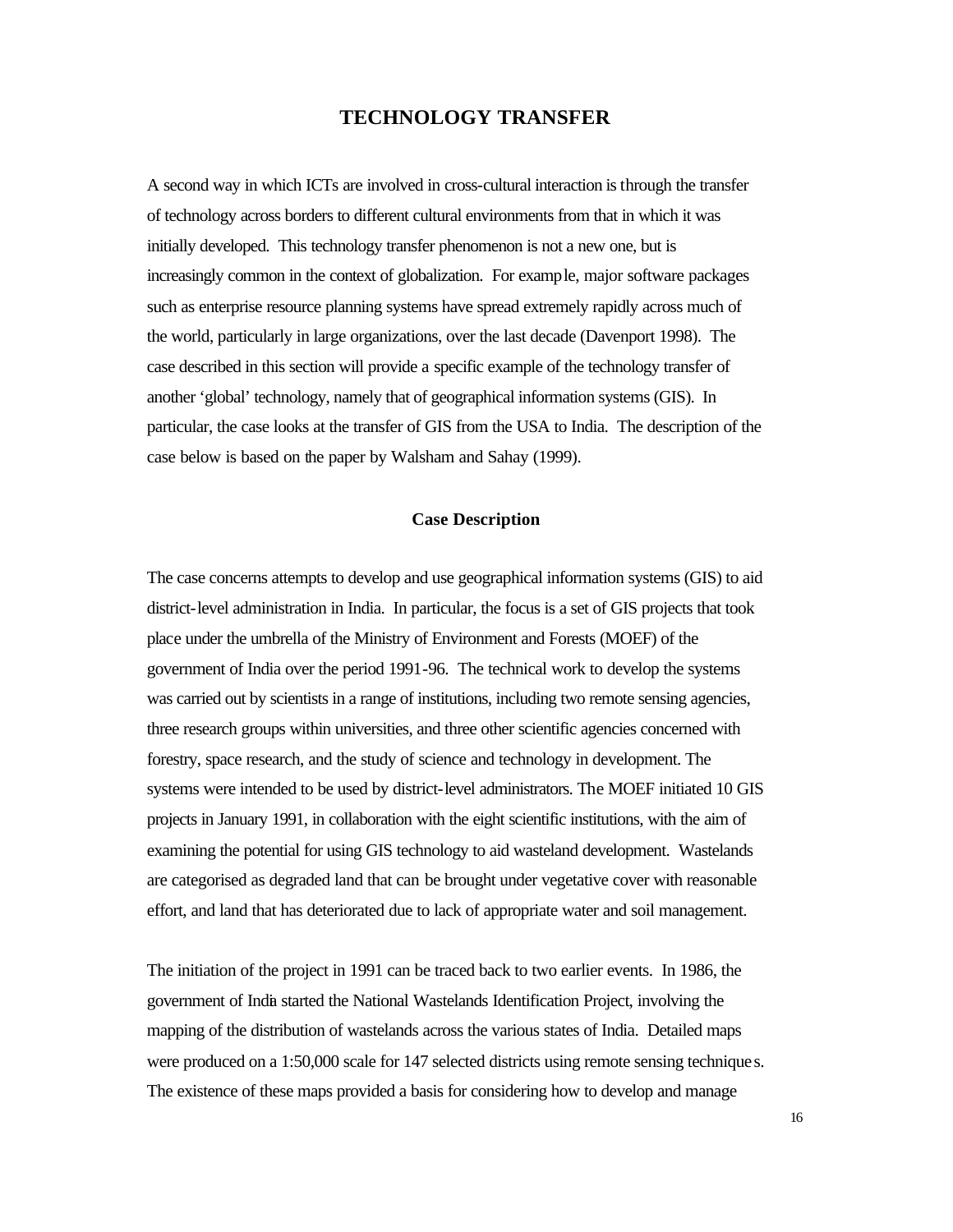these wastelands. The stimulus for the possible application of GIS to this issue was provided by a chance meeting of some GIS experts from Ohio in the USA with Indian government officials, in the context of a general USAID mission to India in 1989. This was followed by a visit of an Indian expert team to see GIS installations in the USA in 1990, and then the eight scientific institutions in India were invited by the MOEF to test the efficacy of GIS in wasteland management, using specific districts as research sites.

Phase I of the projects took place over the period 1991-3, and the staff of the scientific institutions saw the objectives to be primarily technological, involving the production of working GIS systems based on real data from the field sites in their particular districts. The detailed models and systems developed by the institutions tended to reflect their view of themselves as scientific research and development centres. For example, there was a heavy reliance on data obtained by sophisticated remote-sensing techniques, reflecting the nature of the interests of the typical research scientist in these institutions. There was less emphasis on other socio-economic variables relevant to wastelands management, such as population and livestock data. In addition, and of crucial importance to later development of the project, many of the scientists involved in the project saw their institutional mandate to be limited to the development of technology rather than to its transfer to administrators at district level.

Although the Phase I projects were completed in early 1993, proposals for continuation were not submitted until about a year later, and then only by five of the original eight institutions. This period of transition from Phase I to Phase II was characterised by uncertainty about the objectives and nature of the continuation phase. The Project Director saw it as involving the transfer of the developed systems to the district level so that they could be used for real management applications. However, the project managers in the scientific institutions did not view their staff skills or resources to be adequate for this task in most cases. The institutions asked for further funding largely to provide more hardware and software, whereas the Project Director felt that the institutions should concentrate on using the existing equipment and on its transfer to the field.

Eventually, five institutions agreed to terms for Phase II and these continuation projects were authorised by the MOEF. Soon after this, the Project Director left the MOEF and transferred to another institution, and there was very limited further central direction of the Phase II

17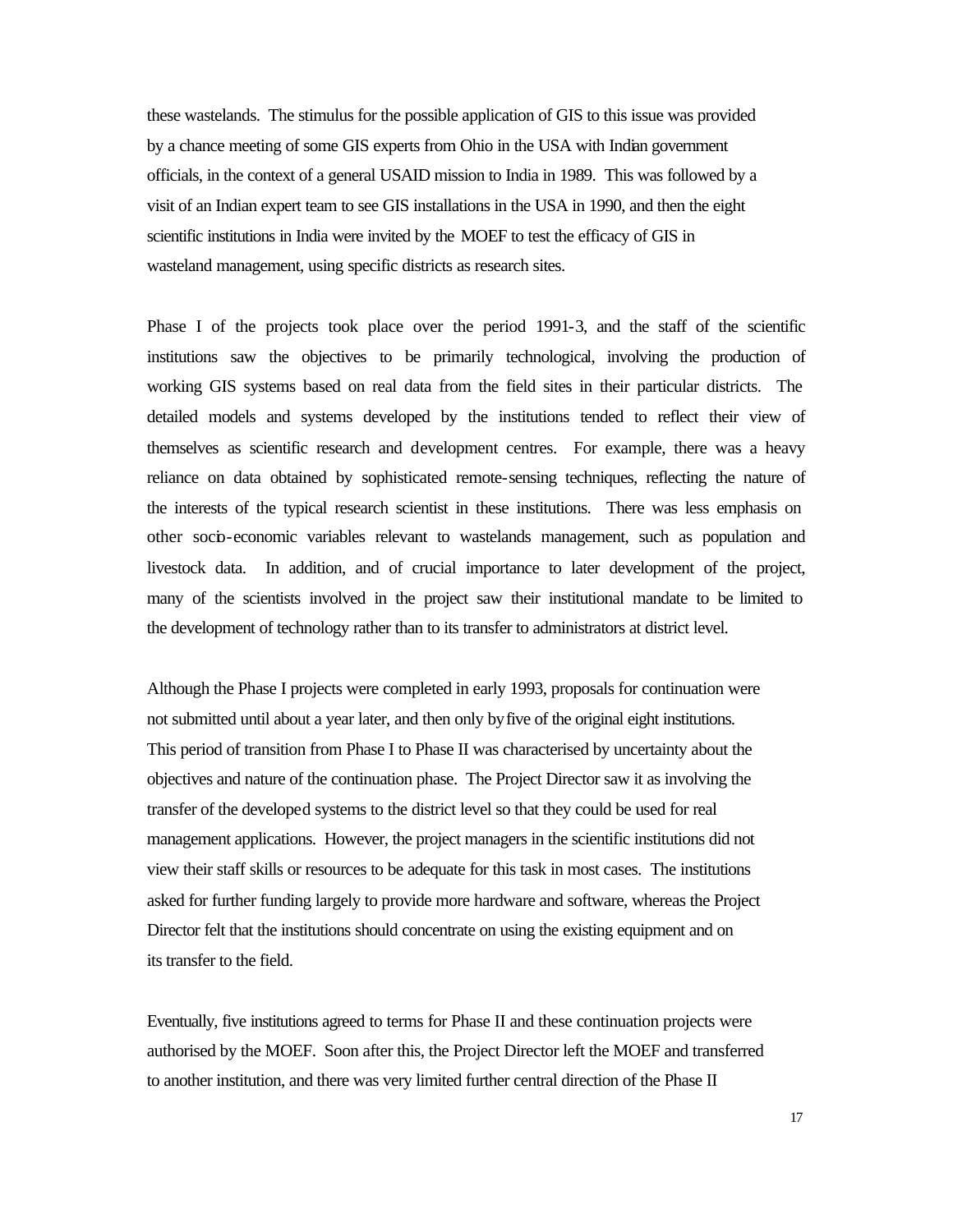projects. Despite this lack of co-ordination from the centre, all of the five Phase II projects went ahead, in different ways and with different levels of success in terms of the stated project goals. However, by the end of the project in 1996, although some efforts had been made in some of the sites towards transferring the technology to district level, there were no actual working systems receiving real use.

#### **Case Analysis**

At one level, this project can be thought of as another example of a failed technology transfer effort, all too common in the history of aid agencies and their attempts to promote the use of western-origin technologies in Third World contexts. One could argue, for example, of the need for improved training and education, or institutional development. Whilst acknowledging that these may be relevant, the theoretical basis of this paper can be used to analyse more underlying reasons. A principal argument will be that information technologies such as GIS, developed in the western countries, can be thought to reflect and embed western values. These may not be compatible with deeply-held beliefs and attitudes in other cultures such as India. Key points of the analysis in this section are summarised in Table 3.

As with the case study in the previous section, it is not possible to analyse in detail the individual perceptions and actions of the many project participants. Rather, the analysis here aims to aggregate to the level of groups who can be taken to broadly share similar 'structure in the mind'. Three such groups consist of the US GIS specialists and USAID personnel, the Indian scientists concerned with GIS development, and the Indian district-level administrators. With respect to three structural dimensions of meaning, power and norms, the first group took the view that GIS was an appropriate technology to help with spatial issues, that they had the power through financial resources to sponsor its application in India, and that computer-based applications such as this were the right way forward for development in India. The Indian scientists saw GIS as a new lead-edge technology which they wished to learn about, that the USAID-sponsored project was a way to obtain the necessary resources, and that this fitted their mandate as a scientific institution. Finally, the Indian district-level administrators thought that GIS technology was something 'outside' their experience, that they were required to provide data for the systems, but that the norms of carrying out their own job in the usual way still applied.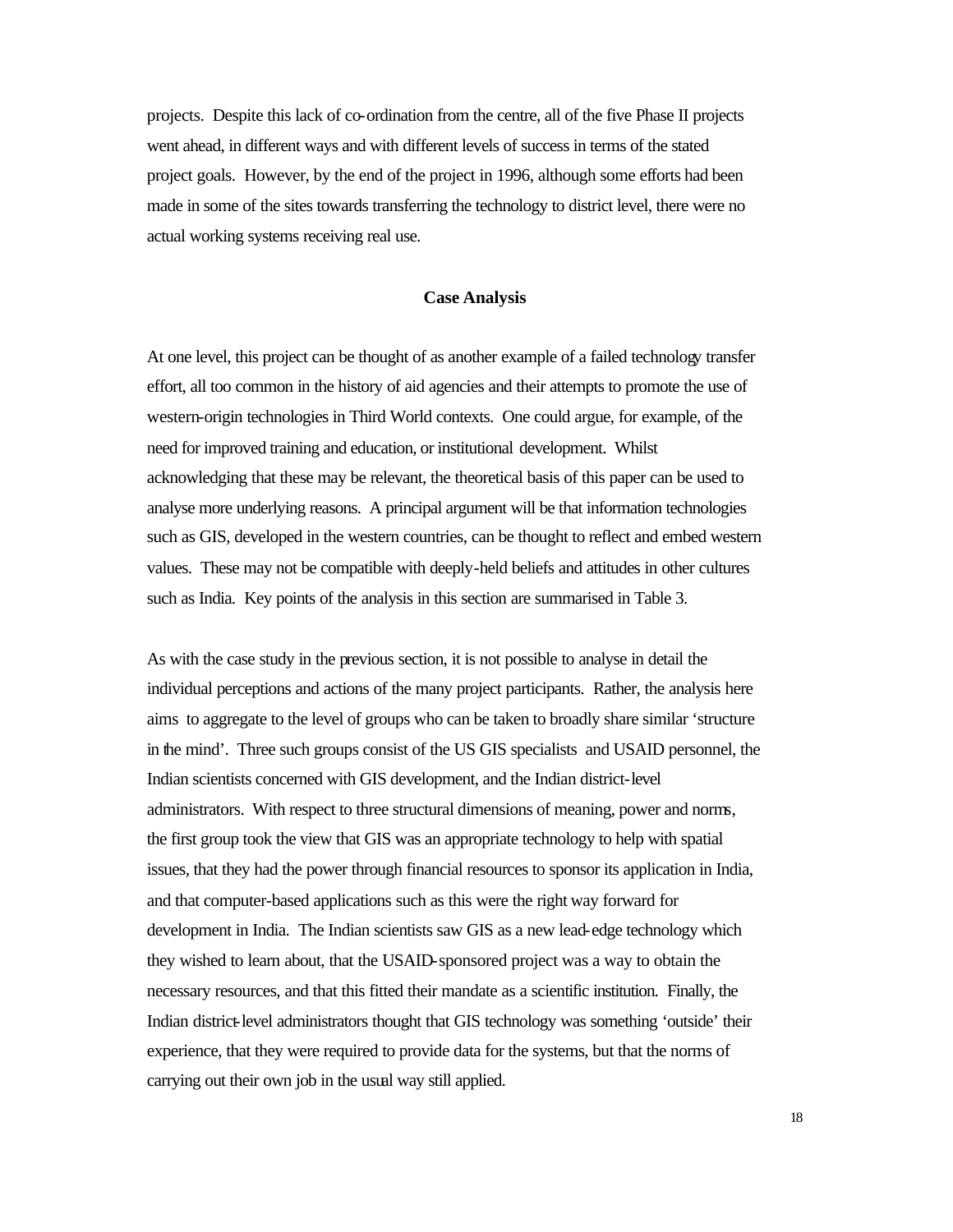| Structure in       | Meaning attributed to GIS: as appropriate spatial<br>$\bullet$           |
|--------------------|--------------------------------------------------------------------------|
| different cultures | technology; as lead-edge technology; as alien technology                 |
| [US personnel;     | Form of power relations: deploying financial resources;<br>$\bullet$     |
| GIS scientists;    | gaining financial resources; being required to provide data              |
| district-level     | Norms: the right form of development; suitable for a<br>$\bullet$        |
| administrators]    | scientific institution; GIS does not affect normal job role              |
| Role of technology | Embodies systems of meaning: external map-based<br>$\bullet$             |
|                    | representations of space                                                 |
|                    | Encapsulates norms: of need for co-ordinated action                      |
|                    | Provides resources: to introduce western concepts into an<br>$\bullet$   |
|                    | Indian context                                                           |
| Contradiction and  | Interests not threatened in Phase I<br>$\bullet$                         |
| conflict           | Some conflict in interim phase between GIS Project Director<br>$\bullet$ |
|                    | and scientific institutions – some of the latter withdrew                |
|                    | Passive resistance in the form of non-use by district-level<br>$\bullet$ |
|                    | administrators in Phase II                                               |

# **Table 3 Technology transfer: analytical summary**

There is clear structural contradiction here, and an analysis of this can be sharpened by looking carefully at the technology itself and the way in which it can be thought to embed structural properties in terms of meaning and norms, and to provide political resources. With respect to meaning, GIS are a way of representing space through the explicit device of maps, a common enough concept in western societies. However, India is not a map-based culture. Typical Indians will rarely, if ever, use maps in their daily life. A GIS project leader in the National Informatics Centre (NIC), one of the other institutions in India trying to introduce GIS, said:

'The most difficult part of GIS introduction is getting people to think spatially. There is no simple strategy here. A first step would be to motivate NIC's own people. They must start thinking spatially first.'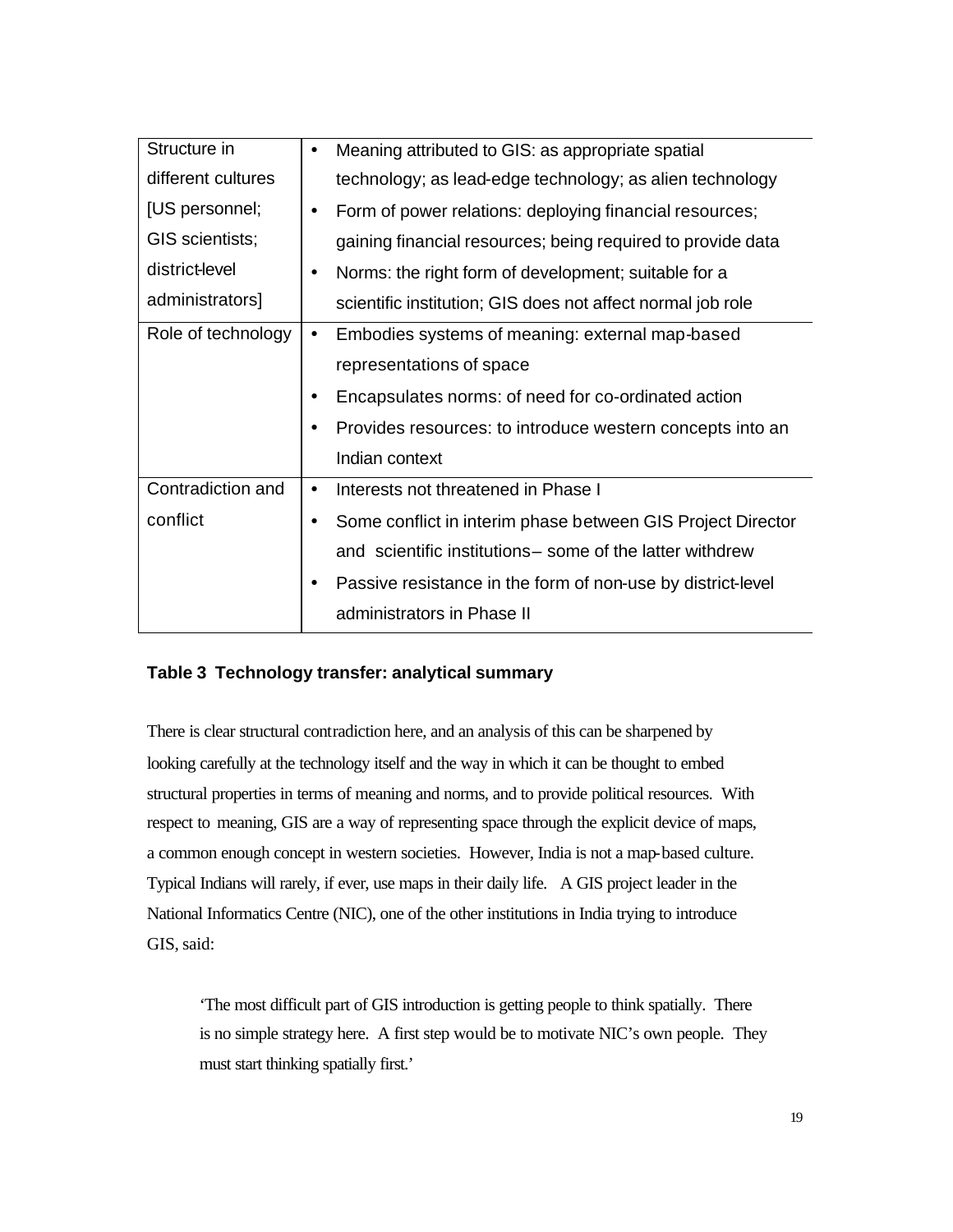This remark misstates the core of the issue. It is not that Indians do not think spatially, but that they do not in general use external conceptualisations of space, namely maps, as key aids to spatial awareness. District-level administrators, for example those concerned with forestry management, are well aware of spatial distributions of trees in their areas. However, they do not normally conceptualise this in terms of maps, whether computer-generated or not.

Sahay (1998) linked Indians' conceptualisation of space to fundamental aspects of their identity. He argued that Indians view space as basically 'in-here', subjective and inherent to the person, rather than 'out-there' as some objective identity. Sahay summarised the lack of fit between GIS technology and these aspects of Indian cultural identity as follows:

'The objective reality depicted in GIS software is interpreted to represent a disconnection of space from place, a relationship that allows interaction between absent others. In contrast, in Indian society, a strong relation is seen to exist between notions of space and place arising out of political, cosmological, religious and social considerations. These differences between subjective considerations and objective reality (of the GIS) seem to contribute to the discomfort which some Indians feel in relating to the notion of a GIS map.' (p. 181)

Sahay added that the purpose of a GIS reflects a sense of being able to control space and nature through technology. This need to dominate nature is also not a concept that comes naturally for many Indians, who typically see themselves as part of nature rather than standing outside of it.

A second feature of GIS technology can be seen as reflecting an organizational norm in western societies which places a high value on co-ordinated activity. The multi-layered nature of GIS systems, where data on different characteristics are brought together as overlays in the same map-based system, assumes that management issues will be addressed in a co-ordinated way. For example, the management of land resources in any country involves a wide range of disciplinary specialities, including agriculture, forestry, wildlife management and many others. However, in India, these issues have typically been handled in relative isolation by the different agencies involved. Over 20 separate government agencies operate at district level in India, each dealing with a particular functional area, and reflecting the wider governmental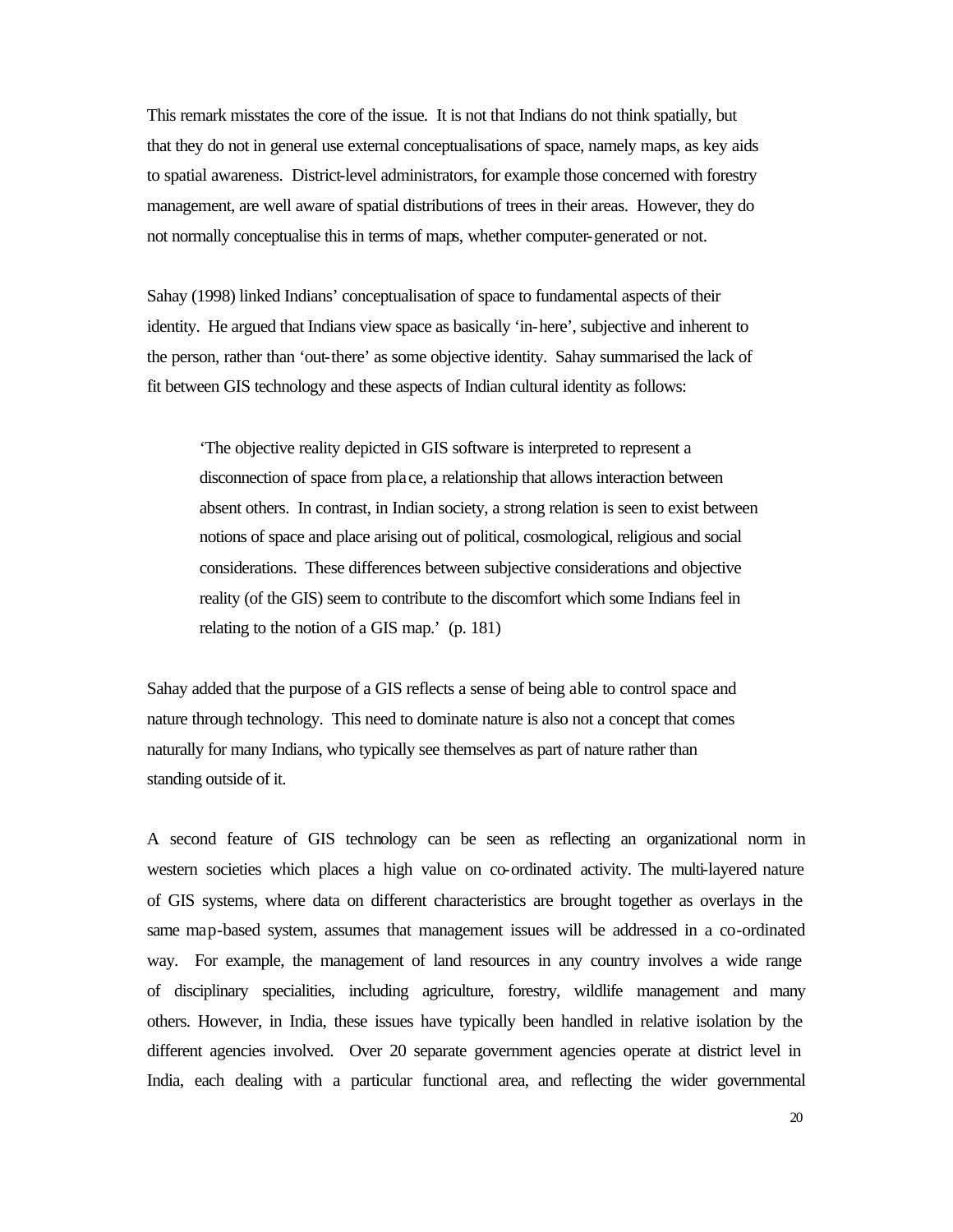funding structures which are built around departmentally-based schemes. An employee in a non-governmental organization operating at the district level in India described this as follows:

'The main problem is the compartmentalism of activities. Different departments do not speak to each other. There is a problem of attitude, people do not want to do things. The crux of the problem is not technical but that of sustained coaxing. The district level engineer says that he is interested only in dams, the agricultural scientist in soils, the forester in trees. Everyone says that I am fine and no one sits and talks with each other. There is extreme compartmentalisation. There is a mental barrier among the people.'

This feature of compartmentalism of role in India is not a simple matter of inefficient bureaucratic organizations, but reflects some deeply-held cultural beliefs. Indian society has traditionally been stratified on functional lines with caste as the basic structural feature. Hinduism, the religion of the majority in India, emphasises a social framework that embodies caste rituals, and these have governed the lives of most Indians for hundreds of years. One of the sacred Hindu texts, the Bhagavad Gita, says:

'And to thy duty, even if it be humble, rather than another's, even if it be great. To die in one's duty is life: to live in another's is death.'

The compartmentalism of role and activity was a clear feature of the GIS projects. Most of the GIS scientists viewed their goal as producing accurate scientific models for the GIS, which they then expected the district level administrators to use.

The GIS can be viewed, therefore, as embodying systems of meaning such as the representation of space through maps, and encapsulating norms such as the need for coordinated action. The systems were thus aligned to the interests and structures in the mind of the US personnel, and can be thought of as 'actors' (Walsham and Sahay 1999) introducing those ideas into an Indian context. Another way of expressing this is that the systems provided a political resource for an attempt to use western ideas in Indian district-level administration. No value judgement is being made in this paper about whether this attempt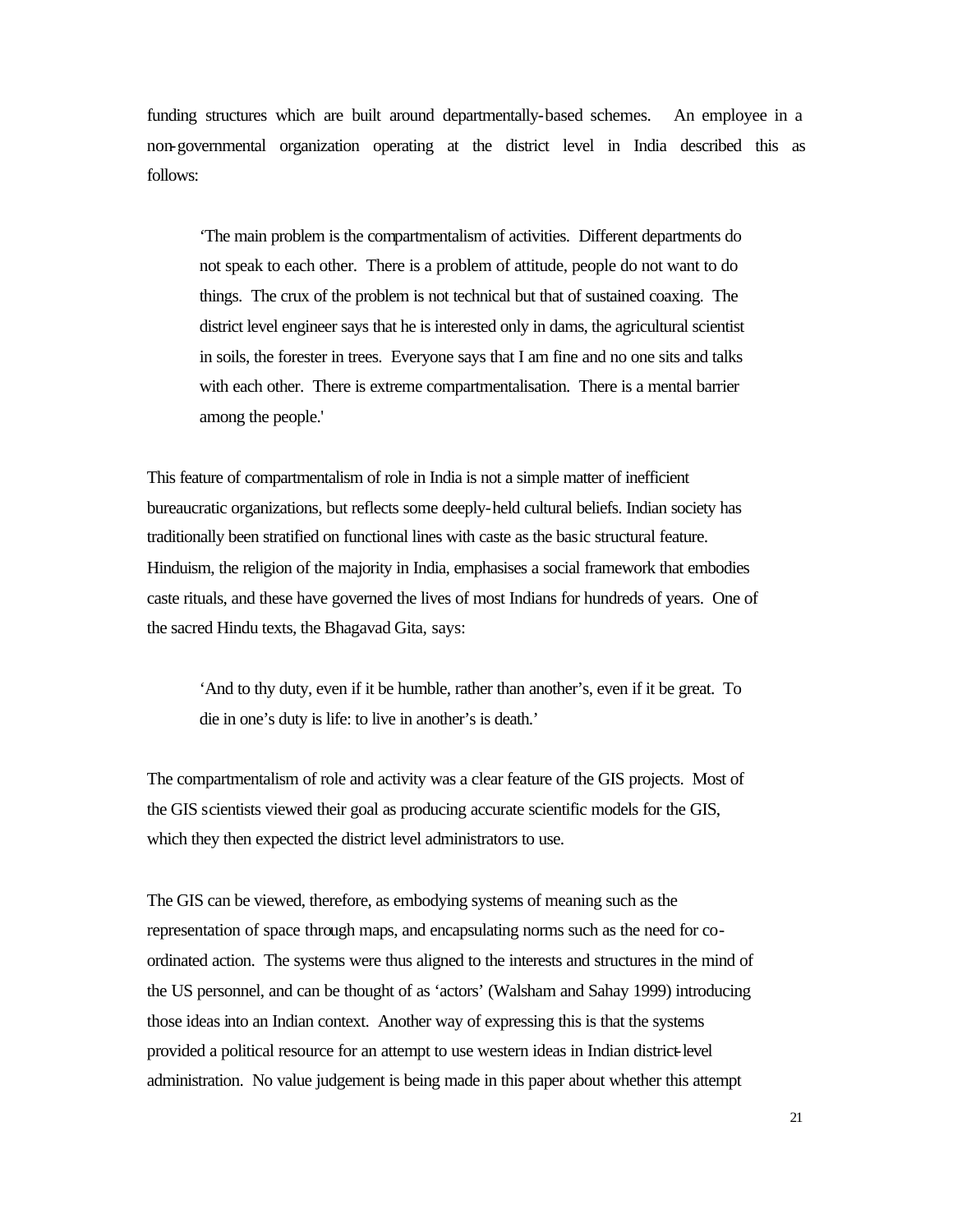was a 'good thing' or not. The point being made here is that there was a marked structural contradiction between the values embedded in the technology and those in the minds of local actors, particularly the district-level administrators.

Structural contradiction, according to the theory in this paper, does not necessarily result in conflict. Conditions under which conflict is likely to occur are when actors feel that their interests are affected negatively, and when they are able to act to counter this. The relatively smooth nature of Phase I can be explained in that, although the GIS scientists were not map users themselves in their daily lives, they did not feel their interests threatened by the technology. Indeed, it provided a resource for them to learn about a lead-edge technology, with positive career connotations. Although the district-level administrators were, in some cases, required to provide data for the GIS, this did not compromise their normal way of working. The interim period between Phases I and II did, however, start to manifest some conflict, notably when the GIS scientists felt that they were being asked by the Project Director to carry out a role which was not theirs, namely working closely with the districtlevel administrators to implement the systems. Some institutions withdrew from Phase II as a consequence.

Phase II itself saw little overt conflict, despite the stark structural contradictions between the values embedded in the technology and those in the minds of the Indian participants. Yet, there was real potential for some participants to be affected negatively. For example, the district-level staff were having alien systems imposed on them, which they saw as of little value. However, forms of resistance are many and subtle. The district-level staff did not, in general, reject the systems or undertake any form of direct action. Rather, they simply did not use the systems, action in the form of inaction, a type of passive resistance. This provides a nice illustration of what Giddens (1984) calls the 'dialectic of control', namely the ways in which the seemingly less powerful manage resources in such a way as to exert control over the more powerful.

# **USING ICTs TO COMMUNICATE ACROSS CULTURE**

The third empirical example examines a case study concerned with cross-cultural communication, and the degree to which this communication can be facilitated by ICTs.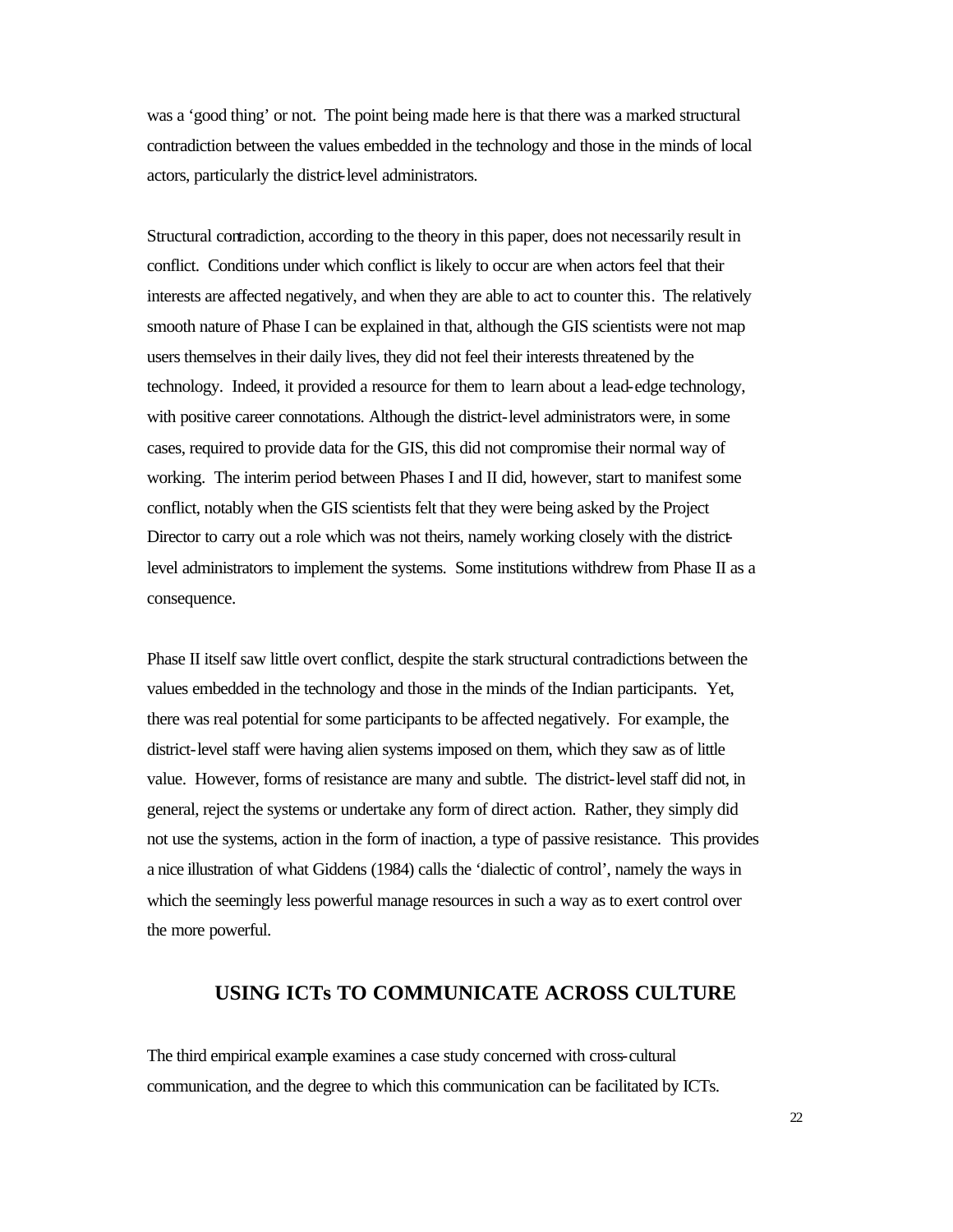There is much talk in writings on globalization about the role of communication technologies in bridging time and space, and related topics such as virtual organization. However, a further dimension to these arguments concerns bridging culture, where the groups involved cross cultural boundaries. The case described in this section provides an example of such issues, based on a paper by Lam (1997), with the empirical research carried out over the period 1992-5.

#### **Case Description**

The case concerns a technological partnership between two global players in the electronics industry, a Japanese firm (J-firm) and a British firm (B-firm). J-firm had acquired a majority stake in B-firm, although prior to the acquisition the two companies already had a strong trading relationship and a technology-sharing agreement. Post-acquisition, B-firm retained a high degree of autonomy, so that the relationship between the firms could be classed as collaborative rather than integrative. A key strategic goal of the collaboration was to take advantage of the complementarity of each firm's knowledge and expertise, through enhanced knowledge creation and sharing

However, there are very different approaches to the organization of knowledge and technical work in the UK and Japan, and Lam examined these in some detail. The engineers in the British firm based their specialist expertise primarily on abstract theoretical knowledge acquired through formal university training. In contrast the Japanese engineers relied heavily on practical know-how and problem-solving techniques accumulated in their workplace. Product development in the British firm was organised on a sequential and hierarchical basis, so that the knowledge required for each stage tended to be relatively self-contained. In contrast, product development in the Japanese firm was typically undertaken by a multifunctional team, consisting of members with diverse backgrounds, and took in all the stages of planning, design and development, quality assurance and production.

These differences in educational background, bases of skills, and approach to co-ordination of work were reflected in different methods of knowledge transmission through the product cycle. In the British firm, co-ordination across the functions was achieved by passing on detailed documents and full specifications from one stage to the next. This required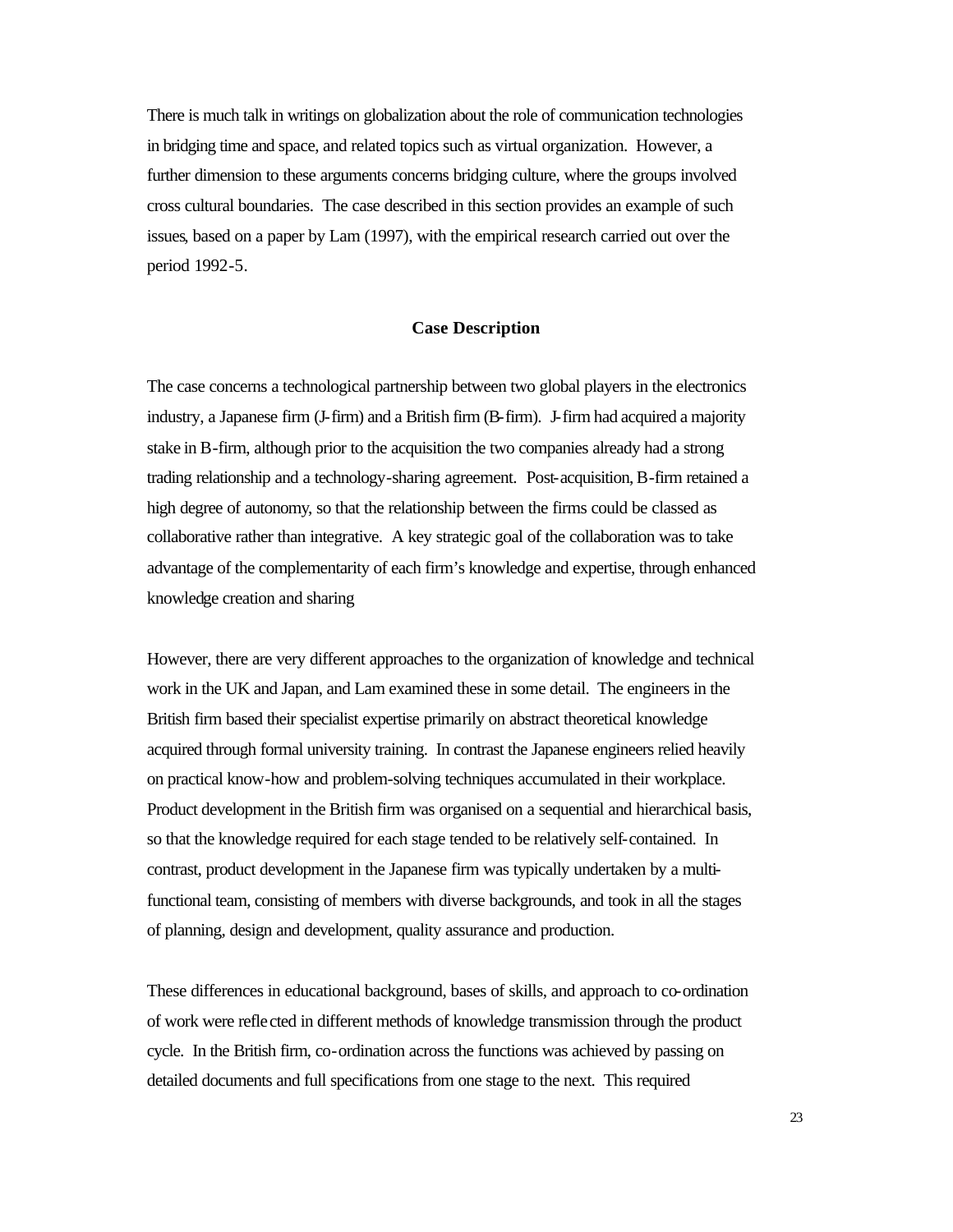'externalising' knowledge and coding and structuring it into procedures, guidelines or specifications for transmission to others. In contrast, the Japanese firm was highly dependent on intensive human-network-based communication. Knowledge required for overall project achievement was stored 'organically' in team relationships and behavioural routines.

Attempts were made to get the British and Japanese engineers to work together and to share knowledge, but these were largely unsuccessful. The mutual incomprehension is nicely captured in Lam's paper by two quotes from a British and Japanese engineer respectively:

'You've got two ways of doing something. You are either very much more rigorous about the way you design it and try to ensure you do it right, or you just have a scatter-brain effect and just hope something will work. This is the way I see J-firm... A lot of people do lots of little things and it's like waiting for revolution.' (p.982).

'They (the British Engineers) can read the specifications but I am not sure they have the ability to make the product. I think we have far more technical capacity  $-$  we've got the know-how. On this project, we have to supply them with a lot of our knowhow but it's really difficult. There's so much of it which simply cannot be captured only by reading the documents.' (p.982).

In the end, the management of the British and Japanese firms abandoned attempts at genuine joint development work between their respective engineers, and divided the work on projects into compartments, leaving each team to pursue its own part of the projects in its own way.

#### **Case Analysis**

Table 4 summarises key points of an analysis of the case through the theoretical lens of this paper. A fundamental meaning structure in any social grouping or society concerns the very nature of knowledge itself. For example, questions concerning what is regarded as meaningful knowledge, and how it should be shared with others. It is clear from the case description above that the answers to such questions were rather different in J-firm and Bfirm, and a knowledge typology from Blackler (1995) can be used to sharpen this distinction. Blackler categorised five knowledge types as embrained, embodied, encultured, embedded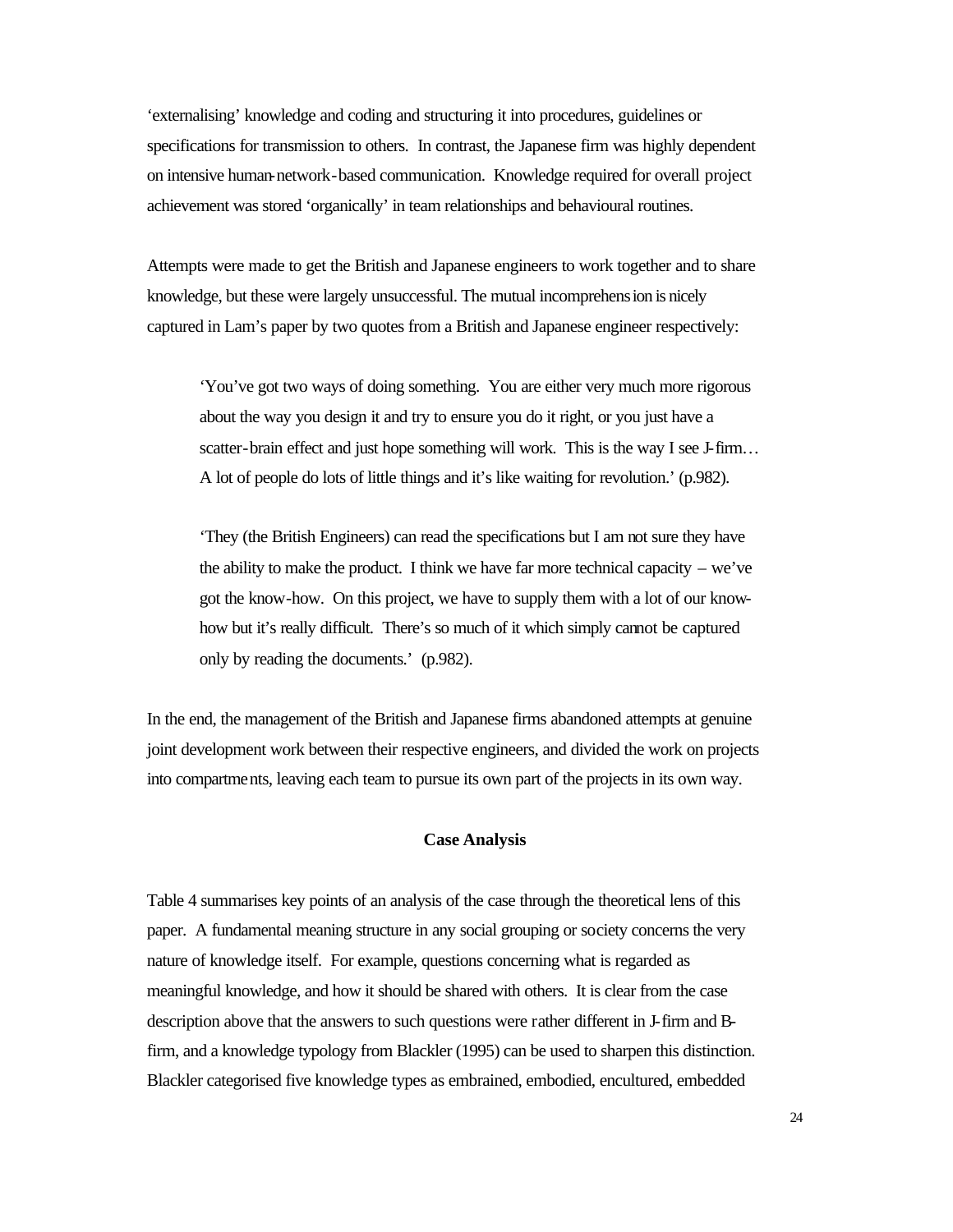and encoded. Embrained knowledge refers to individual conceptual skills or cognitive abilities, whereas embodied knowledge emphasizes the ability to carry out particular actions with the body, as possessed for example by skilled craft workers. Encultured knowledge refers to the process of achieving shared understandings within a particular social grouping, whereas embedded knowledge is a second category of shared knowledge reflected in routines. Finally, encoded knowledge refers to explicit knowledge representation, for example in books, computer databases or web sites.

| Structure and     | $\bullet$ | Meaning systems: nature of engineering knowledge as            |
|-------------------|-----------|----------------------------------------------------------------|
| culture           |           | embrained, embedded and potentially encodable (UK) or          |
|                   |           | embodied and encultured (Japan)                                |
|                   | $\bullet$ | Norms: of group work and knowledge sharing through             |
|                   |           | sequential stages and document transfer (UK) or through        |
|                   |           | intensive interaction in multi-functional teams                |
|                   | $\bullet$ | Power relations: genuine collaborative work very difficult and |
|                   |           | contentious due to these fundamental structural differences    |
| Role of ICTs      | $\bullet$ | Computer-based systems embody systems of meaning and           |
|                   |           | encapsulate norms of behaviour more closely aligned to the     |
|                   |           | British engineers' structural attitudes                        |
|                   |           | They can thus be used as a political resource e.g. to          |
|                   |           | complain of 'lack of rigour' on the part of the Japanese       |
|                   |           | engineers                                                      |
|                   | ٠         | However, they can be used as a resource to advance the         |
|                   |           | counter-position e.g. that much know-how cannot be             |
|                   |           | captured in such systems                                       |
| Contradiction and | $\bullet$ | Contradiction led directly to conflict in this case            |
| conflict          | $\bullet$ | Both engineering groups had much to lose by abandoning         |
|                   |           | their own style of working                                     |
|                   | $\bullet$ | And could take action by articulating major concerns about     |
|                   |           | the other group, as an indirect exercise of power over senior  |
|                   |           | management decision making                                     |

# **Table 4 Communicating across culture: analytical summary**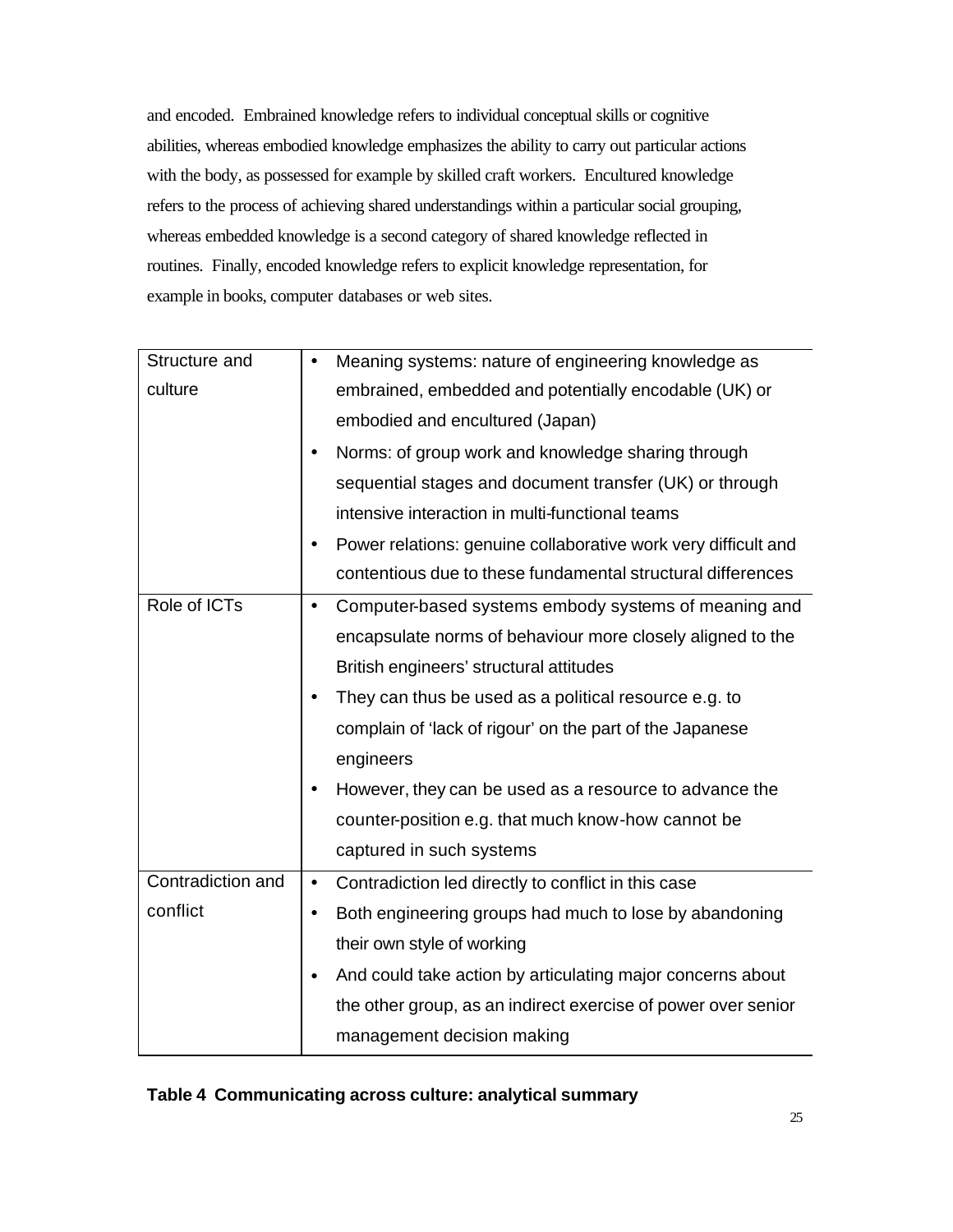In the language of this typology, the knowledge of British engineers tends to be embrained through formal education processes, and embedded in routines such as the sequential stagebased approach to work-coordination. A major focus is placed on translating knowledge into an encoded form for the purposes of knowledge sharing. In contrast, the knowledge of Japanese engineers tends to be more embodied and encultured, the latter referring to features of the Japanese 'way of doing things', such as multi-functional teams working together using intensive and continuous interaction to share knowledge through all stages of the product development process. Much of this tacit knowledge is considered difficult or impossible to encode in an explicit form. It is not surprising that these different views on the nature of knowledge, and accepted norms in terms of how to carry out work and to share ideas, resulted in difficult work relations between the two cultural groups.

Although Lam did not go into detail on the particular ICTs used to support the British or Japanese groups, it is possible to extrapolate some implications in this area from the above analysis. Computer-based systems such as databases, documents and procedures reflect an approach to work organization and knowledge sharing more closely aligned with the way that the British engineers viewed the world. They can be considered as embodying systems of meaning and encapsulating norms of behaviour that favour this cultural group, and the group used them as a political resource, to complain for example of 'lack of rigour' of the Japanese engineers. In contrast the computer-based document systems were criticised by the Japanese engineers when arguing that much of the valuable tacit knowledge or know-how needed to make a good product could not be captured through reading the documents.

The structural contradiction in this case led directly to conflict, with the attempt at genuine cross-cultural working being abandoned in favour of a compartmentalised approach to later projects. The British and Japanese engineers would have found it very difficult to abandon their own cultural style, since this would have undermined their own position as knowledgeable engineers based on their own tradition. Although the ordinary engineer employees would not have had the power to abandon the joint project themselves, they did have the power to take action in the form of articulation of disquiet on both sides, no doubt having a major effect on senior management resulting in the eventual outcome. Lam (1997)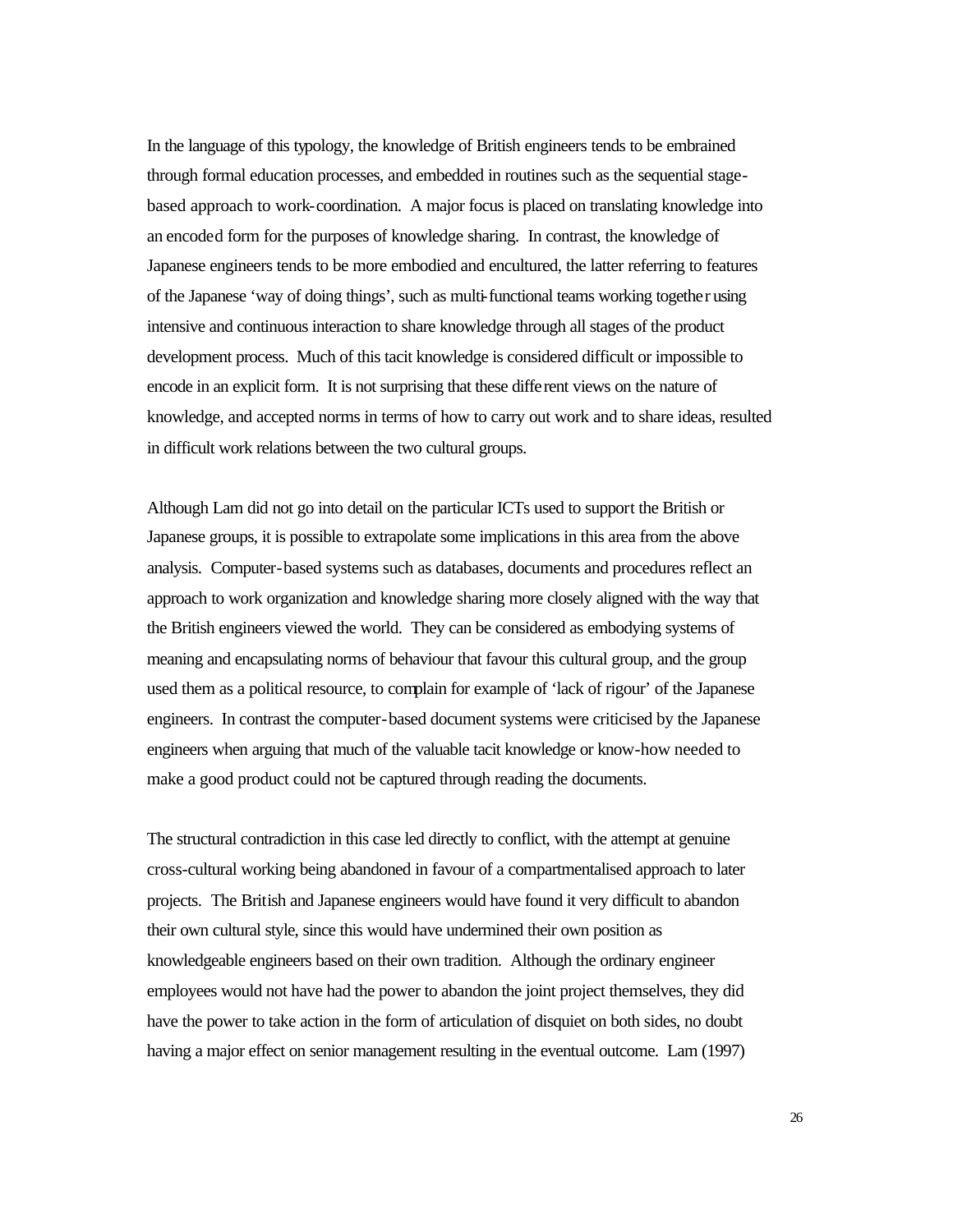provided quotes from managers of the two firms which nicely illustrate the later conclusions of both sides on the difficulties of integrated cross-cultural working:

'As far as possible, we would rather not work too closely together. Our ways of working are very different, problems are bound to occur if we have joint project teams pursuing common activities. Yes, we have joint development projects but the way we do it is to divide up the work into separate parts, each with its own clearly defined objectives. We discuss how the whole project is to be carved up beforehand, and after that, each team is free to pursue its own project in its own way' (J-firm executive – p991)

'I think we could gain a lot by actually doing some genuine joint development projects, but I think it's going to be quite difficult to get to that stage. I think there's got to be a change in the way B-firm is managed … And I think it needs a change of culture almost.' (B-firm manager – p991)

# **FACILITATING EFFECTIVE CROSS-CULTURAL WORKING WITH ICTs**

The cases described above have provided examples of major problems in cross-cultural working with ICTs. They have illustrated the argument made earlier in the paper that the notion that globalization has brought with it cultural homogeneity is simplistic. Indeed, it can be argued that some elements of globalization, such as increased cross-cultural contact, mean that differences between cultures are now more visible and important. In the theoretical language of this paper, structural contradiction between cultures is always present, but is only liable to result in conflict when the cultures interact.

However, neither people nor cultures remain fixed and unchanging. In the paper to date, the emphasis has been on reproduction of social structure to a large extent, whereas it was noted in the earlier theoretical section that human reflexivity and monitoring of the consequences of action, intended and unintended, creates a basis for social change. The focus of this section is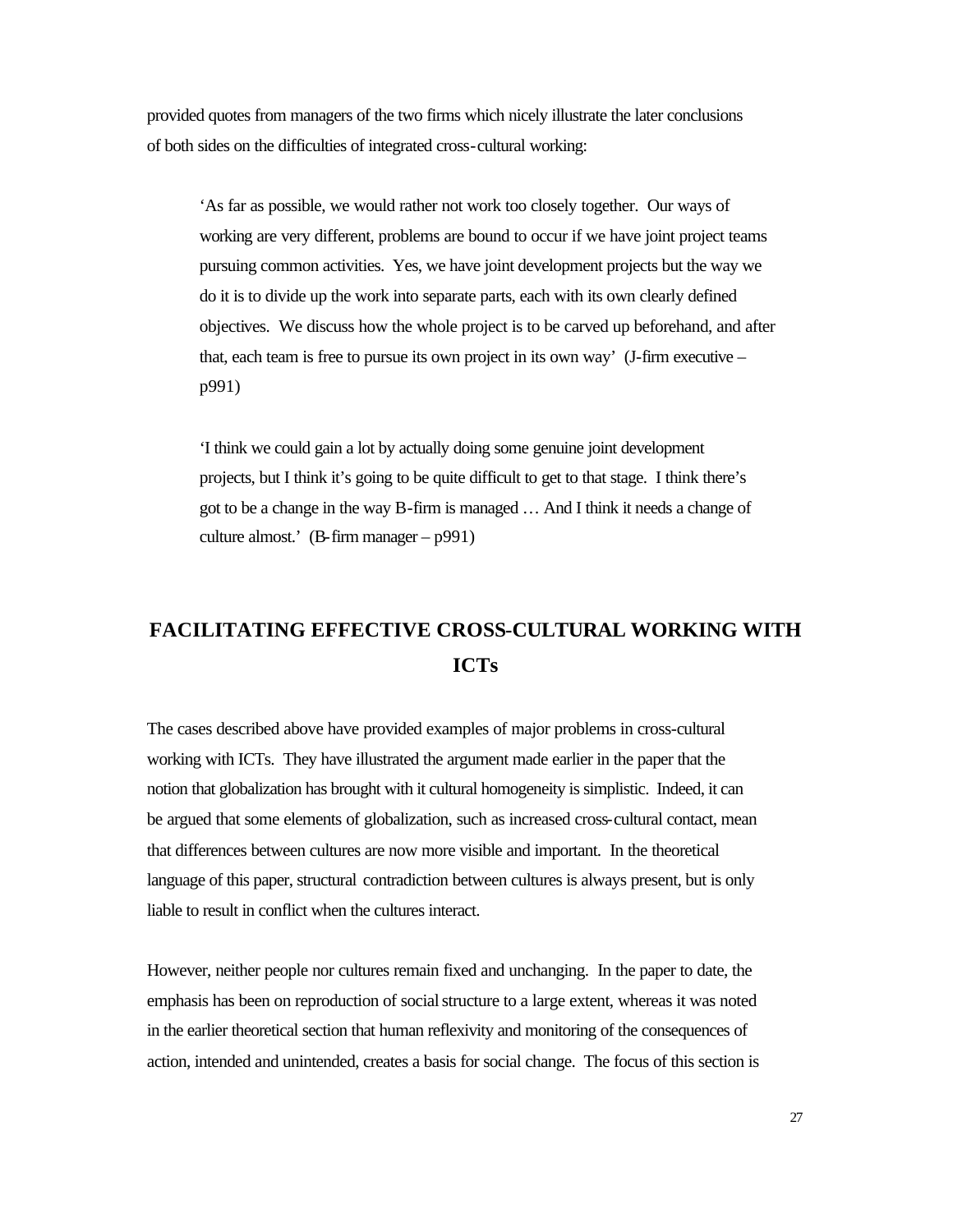on such change processes, and more specifically on the question as to whether and how it might be possible to facilitate effective cross-cultural working with ICTs.

The three case studies were all relatively unsuccessful in this respect, but they did provide some examples of learning and change. For example, in the Jamaica-India software development project, there was an increasing recognition on all sides that cross-cultural issues were important, and that they needed to be managed effectively. This resulted, in the later years of the project, in various actions being taken to mitigate the problems which had occurred. These actions included shifting the role of the Indian head of project, Raj, away from organizational issues to a primarily technical role, and giving increased responsibility for human issues such as user involvement to the Jamaican MIS group. In the Indian GIS case, there is an increasing awareness of maps and map-based systems in India, not least since private Indian software companies in places such as Bangalore have been very successful in selling their services as GIS developers in the world software market. Indian culture is not static, and structures in the mind do change, for example in ways of conceptualising space. Although the UK-Japan collaboration resulted in the end in team separation, there was certainly an increased awareness of the complex issues of cross-cultural knowledge sharing and collaboration amongst the participants on both sides, and some desire at least to attempt more in-depth collaboration again in the future.

So, what advice can be given to those trying to achieve more effective cross-cultural collaboration involving ICTs? The remainder of this section offers some ideas, derived from the theoretical basis and empirical examples of this paper, and some reference to other literature addressing similar issues. A summary of key points is provided in Table 5.

#### **Taking Culture Seriously**

A necessary first condition for trying to facilitate effective cross-cultural working is to take culture seriously. This may seem an obvious remark, but it is worth noting that this was not a common attitude at the start of any of three cases reported on in this paper. A realisation gradually dawned on some of the participants of the importance of the different systems of meaning, cultural norms and appropriate forms of power relations. If such a realisation had been there at the outset, the chances of effective working would surely have been improved.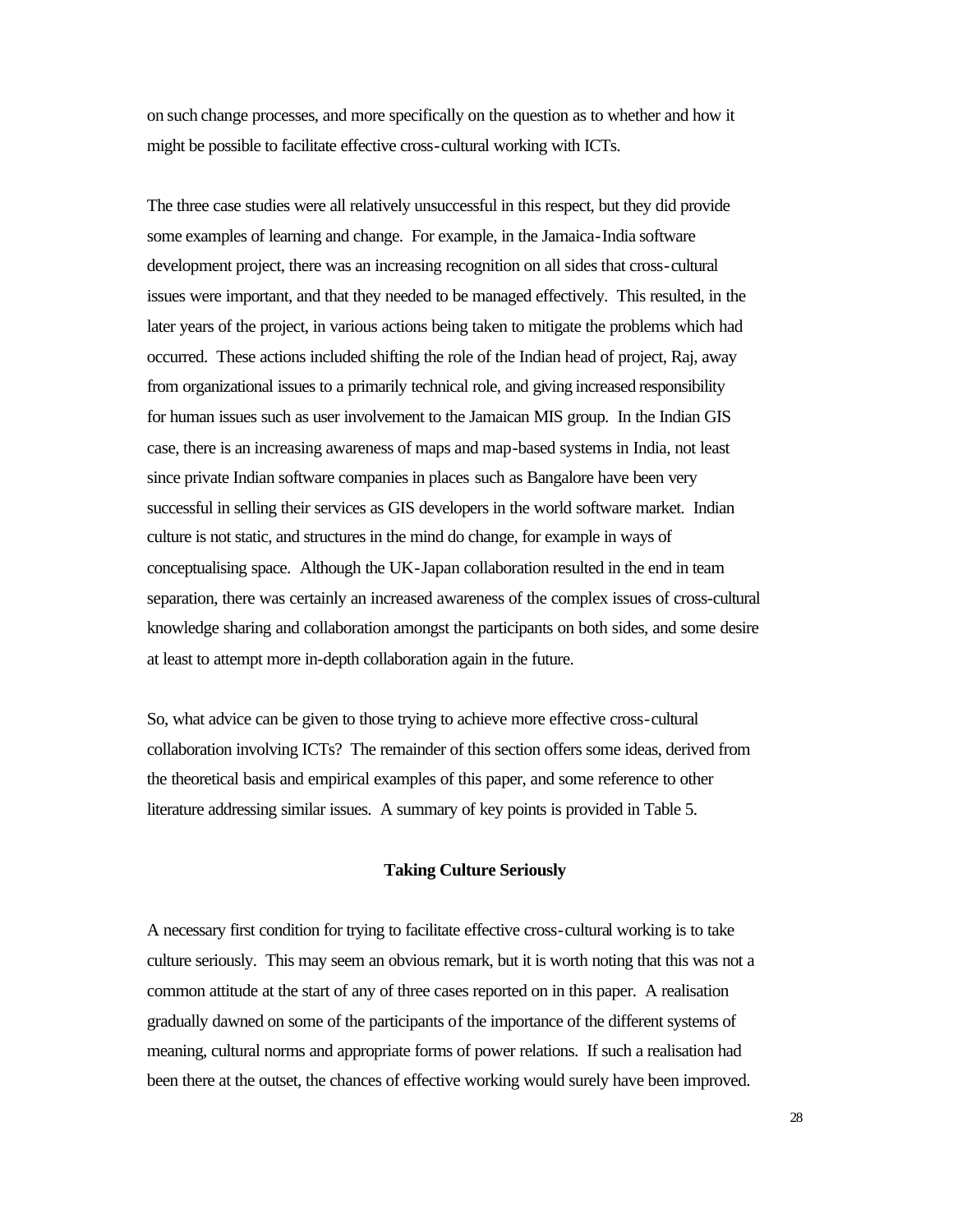There are various ways in which cultural understanding can be developed, not least by living in a particular country, and thus being immersed in the culture. However, distance is not simply a matter of space, but also reflects mental attitude. An expatriate manager of a multinational company, staying in a five-star hotel, may be physically present in a particular country, but may have little access to or interest in local culture. Understanding through immersion requires a starting point of respect for local cultural values, and considerable effort to understand these. A further way to develop cultural understanding is to read extensively about a particular region or country: its history, geography, social and religious beliefs.

| Taking      | Different systems of meaning, norms, power relations<br>$\bullet$            |
|-------------|------------------------------------------------------------------------------|
| culture     | Understanding can be developed by immersion and/or reading,                  |
| seriously   | but requires a respect for the cultural values of others                     |
|             | Need for adaptation and compromise in working together, based                |
|             | on an appreciation of the expectations of the other                          |
| Adapting    | ICTs embed cultural assumptions, but retain a degree of<br>$\bullet$         |
| technology  | interpretive flexibility                                                     |
|             | Metaphor of cultivation, with ICTs as similar seeds needing to be            |
|             | nurtured in particular local cultural conditions                             |
|             | Structural contradiction is not immutable, and local technology              |
|             | adaptation may be implicated in shifting 'structure in the mind'             |
| Designing   | Cross-cultural interaction may be particularly dependent on the<br>$\bullet$ |
| the role of | need for face-to-face interaction                                            |
| <b>ICTs</b> | Or, at least, a blend of face-to-face with electronic media                  |
|             | Cultural preferences for particular media, linked to different ways          |
|             | of working and interacting, need to be taken seriously by cross-             |
|             | cultural teams                                                               |

## **Table 5 Achieving more effective cross-cultural working with ICTs**

An understanding of the 'other' is a good starting point, but may still leave structural contradiction in terms of attitudes. It is one thing for a team of British engineers, for example, to gain some understanding of Japanese methods of working, but it is quite another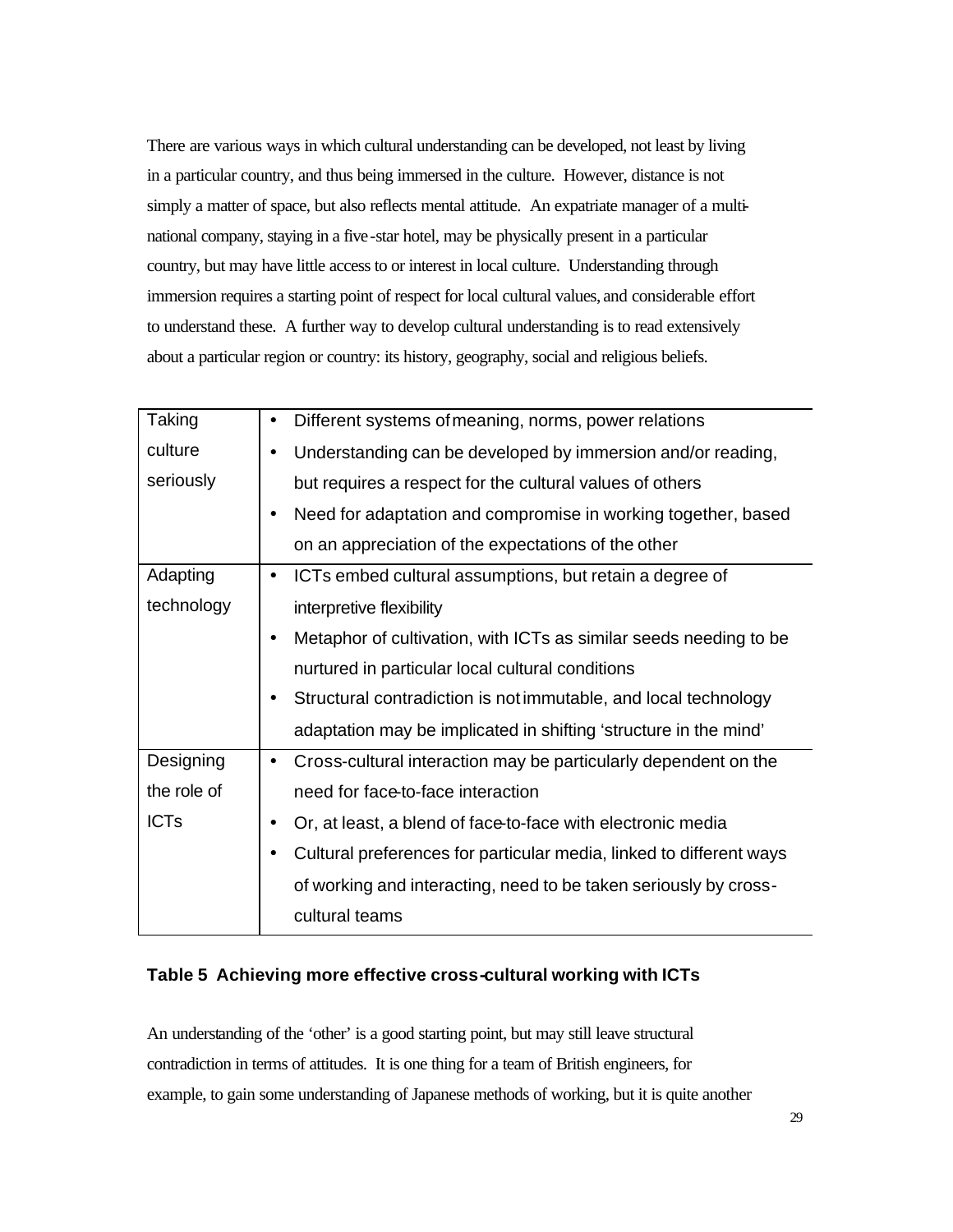for them to wish to adopt such methods themselves. This is why adaptation and compromise are necessary, based on an appreciation of the approaches and expectations of the other side. An interesting discussion of this issue is provided by Sahay and Krishna (2000) when describing a case study involving global software outsourcing from a North American multinational, called Global, to an Indian software house, called Shiva. The article discusses how the radically different cultural base of the partners was handled, not always in an amicable way. For example, in the early phases, Shiva resisted the introduction of monthly progress reports, a practice that was routine in Global. More generally, Global attempted to make Shiva conform to a range of their standard practices. Later, Sahay and Krishna argued that the relationship 'showed signs of maturing' based on both sides gaining an increased understanding of the other's problems. The earlier state of 'speaking past each other' had changed and people were listening. The authors concluded that, in the later stages, there was a sense of concreteness to the expectations of the other, even though there may not have been agreement on the appropriateness of the expectations.

#### **Adapting Technology**

It has been argued in the paper so far that ICTs embed cultural assumptions, in the sense that they embody systems of meaning, such as ways of conceptualising space, and encapsulate norms, such as the role of explicit data in knowledge sharing. Therefore they provide a resource in political debate and action, and indeed can be viewed as actors aligned to particular interests. However, without wishing to retract from this position, it should be noted that particular technologies can be adapted and used in different ways, and thus retain a degree of 'interpretive flexibility' (Pinch and Bijker 1987; Orlikowski 1992). The challenge in cross-cultural working with ICTs is to try to design and use information technology and related IS in ways which are compatible and helpful to both sides of the relationship. An example of work which attempts to do this is now given.

An ongoing body of work has taken place in the Republic of South Africa concerned with developing district level information systems to support primary health care, and based on a long-term collaborative project between Norway and South Africa (Braa 1997; Braa, Heywood and Shun-King 1997; Braa and Hedberg 2000). The Norwegians started from their own cultural basis of participative design approaches in the workplace, and a Norwegian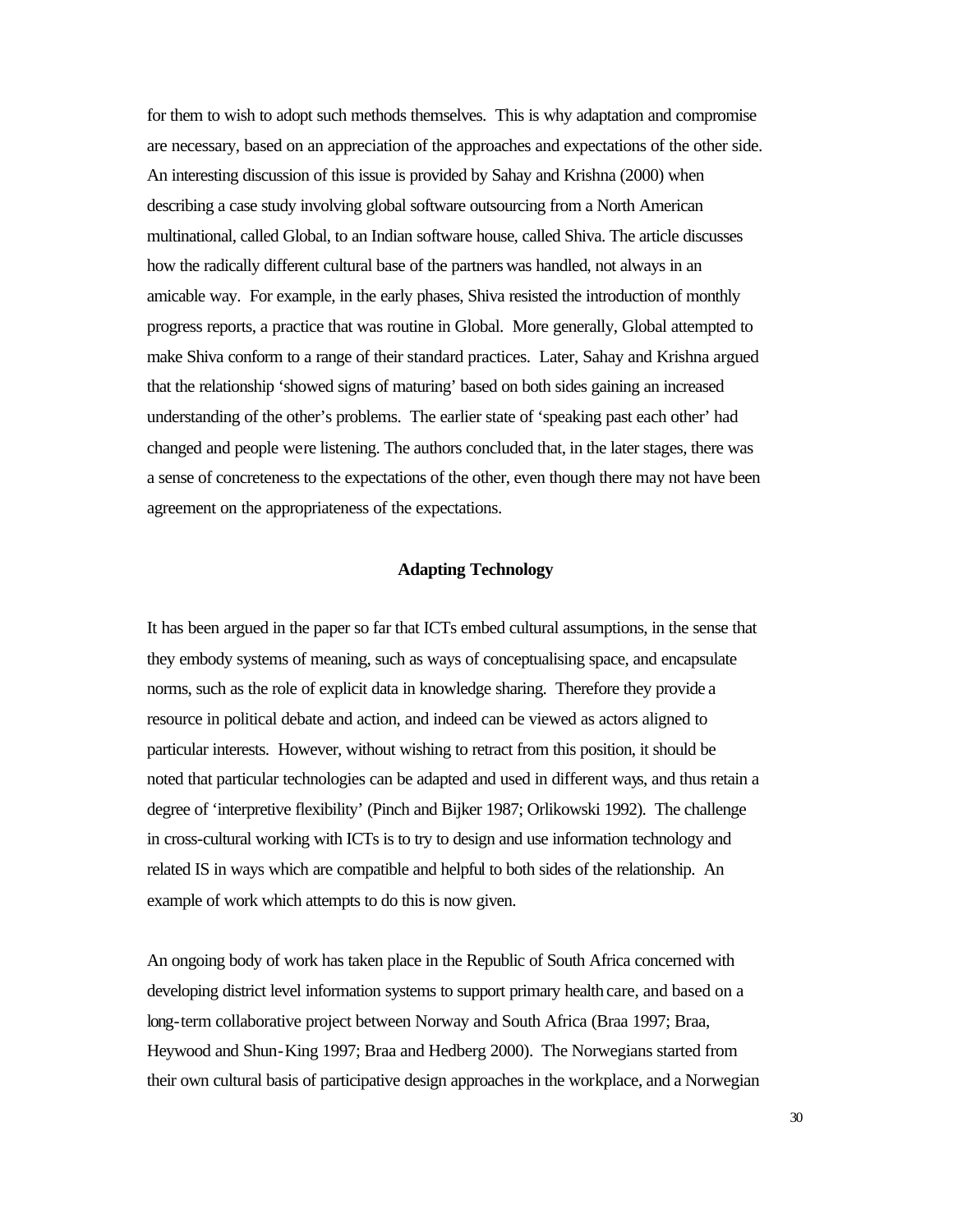context where ICTs are often seen as a potential threat to workers' jobs or job satisfaction. Braa (1997), one of the Norwegian team, argued that these experiences, systems of meaning and norms in the language of this paper, needed significant adaptation for the different cultural context of South Africa:

'There I have learned that lessons from Scandinavia are indeed important, but they need to be adapted and cultivated in third world contexts. First of all, in the 'shanty huddles' of township South Africa, system development, learning and empowerment need to address the community rather than the workplace. Another important difference to the Scandinavian approach is that deprived communities are not threatened by technology, they are threatened by being ignored and sidelined by the technology'. (p2)

The metaphor of cultivation in the quote above is an interesting one. The argument is that particular ICTs may be planted in specific locations, with similar 'seeds', but that local growing conditions are infinitely variable. Thus the developing plant needs to be tended and nurtured through people at the local level who have ownership and commitment towards it. This is an approach to technology adaptation which is highly sensitive to cross-cultural issues. Structural contradiction between different cultures is not something immutable, and the work on adapting technology to local cultural conditions reported here has undoubtedly had the effect of shifting the perceptions or 'structure in the mind' of people on both sides, the Norwegian team and the South African health workers.

#### **Designing the Role of ICTs**

A related issue to that of adaptation of an 'alien' technology in a different cultural context is the use of ICTs for cross-cultural communication, as discussed in the UK-Japan engineering case study. We saw there that structural contradiction between the two sides in terms of the appropriate nature of engineering knowledge itself, and norms of knowledge sharing, led directly to conflict and ineffective cross-cultural working. However, in the more globalized world which we now inhabit, global 'virtual' teams which attempt to transcend both physical barriers of time and space, and cultural barriers, are becoming increasingly common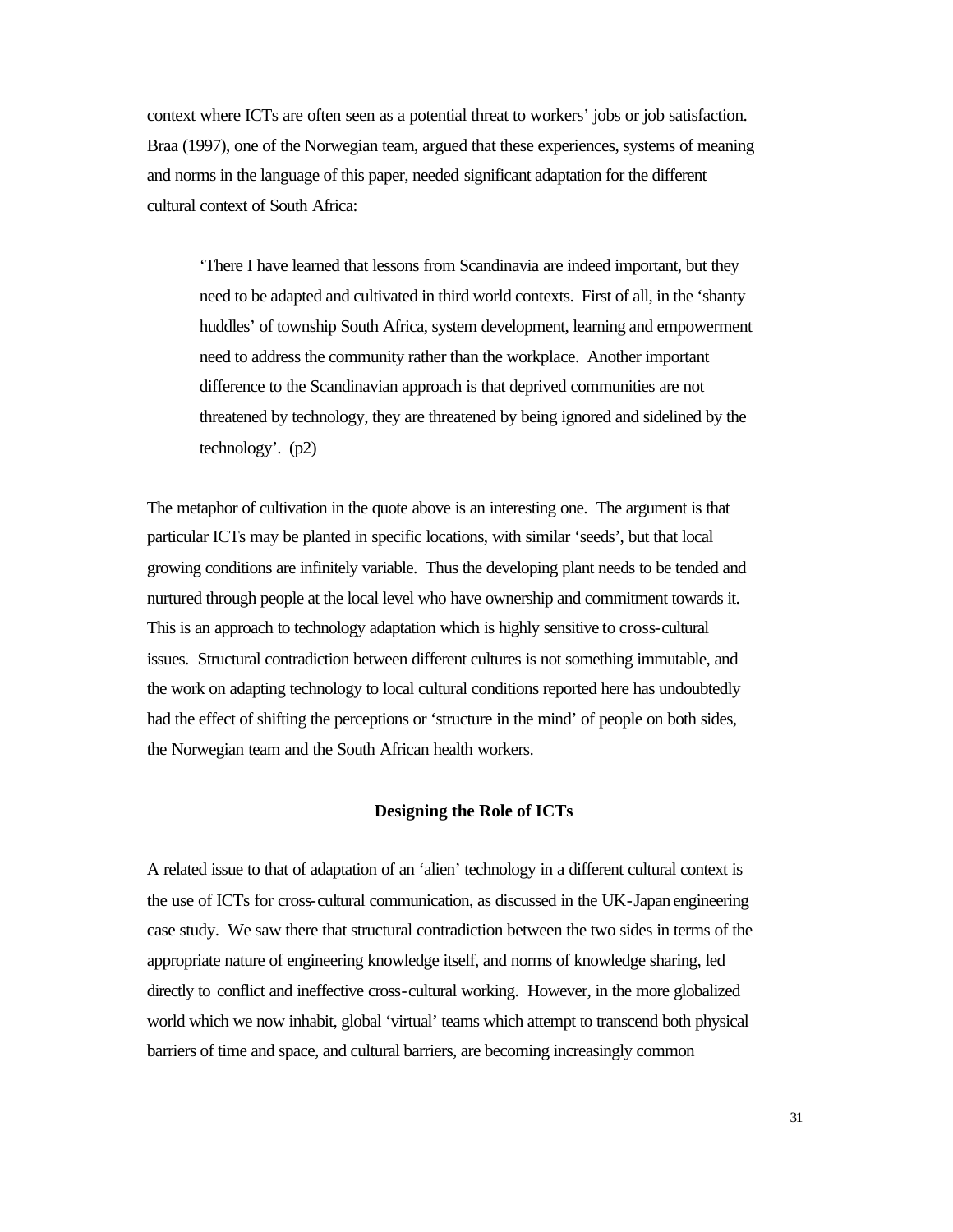(Jarvenpaa and Leidner 1999). What is an appropriate role for ICTs in supporting such teams?

The paper by Sahay and Krishna (2000), cited earlier in this section, addressed this issue indirectly. These authors argued that the need to co-ordinate the Indian-North American team working across space created major tensions, resulting in a strong preference of the software developers for proximity in space. In other words, the structural contradictions in the cross-cultural team were particularly problematic when communication was through electronic media, the implication being that face-to-face interaction made it easier to try to resolve cross-cultural differences, or at least to better understand them.

This solution of face-to-face working is not always feasible, however, for cross-cultural teams. What approaches can be offered to address problems where cross-cultural communication is largely virtual? Some ideas are offered in a paper by Maznevski and Chudoba (2000), who described a substantial longitudinal case study that they had carried out on three 'virtual' teams, with parts of the teams in the USA, Europe and Asia. The paper concluded that team interaction was composed of a series of communication incidents, with effective interaction blending regular face-to-face incidents interspersed with less intensive shorter incidents using various media.

This conclusion was drawn by Maznevski and Chudoba for general team-working across time and space, whereas implications for the cross-cultural aspect were less clearly developed, partly due perhaps to less research access to the non-US respondents. Nevertheless, the authors argued that cultural issues were important, and gave an example of one of their crosscultural teams having different attitudes to responsibility, requiring members to use telephone or face-to-face meetings to discuss such issues rather than fax or e-mail. They also made an interesting remark concerning cross-cultural sensitivity, or rather lack of it, in one of the teams with an Asian component. Members at the East Asian site preferred a sequence of a faxed agenda for discussion, informal discussions over the phone, then faxed confirmation of decisions made during the discussions. However, the researchers saw no evidence that the non-Asian members tried to accommodate these preferences. An argument of this paper is that such cultural insensitivity, reflecting structural contradiction, is likely to result in conflict and ineffective cross-cultural team-working.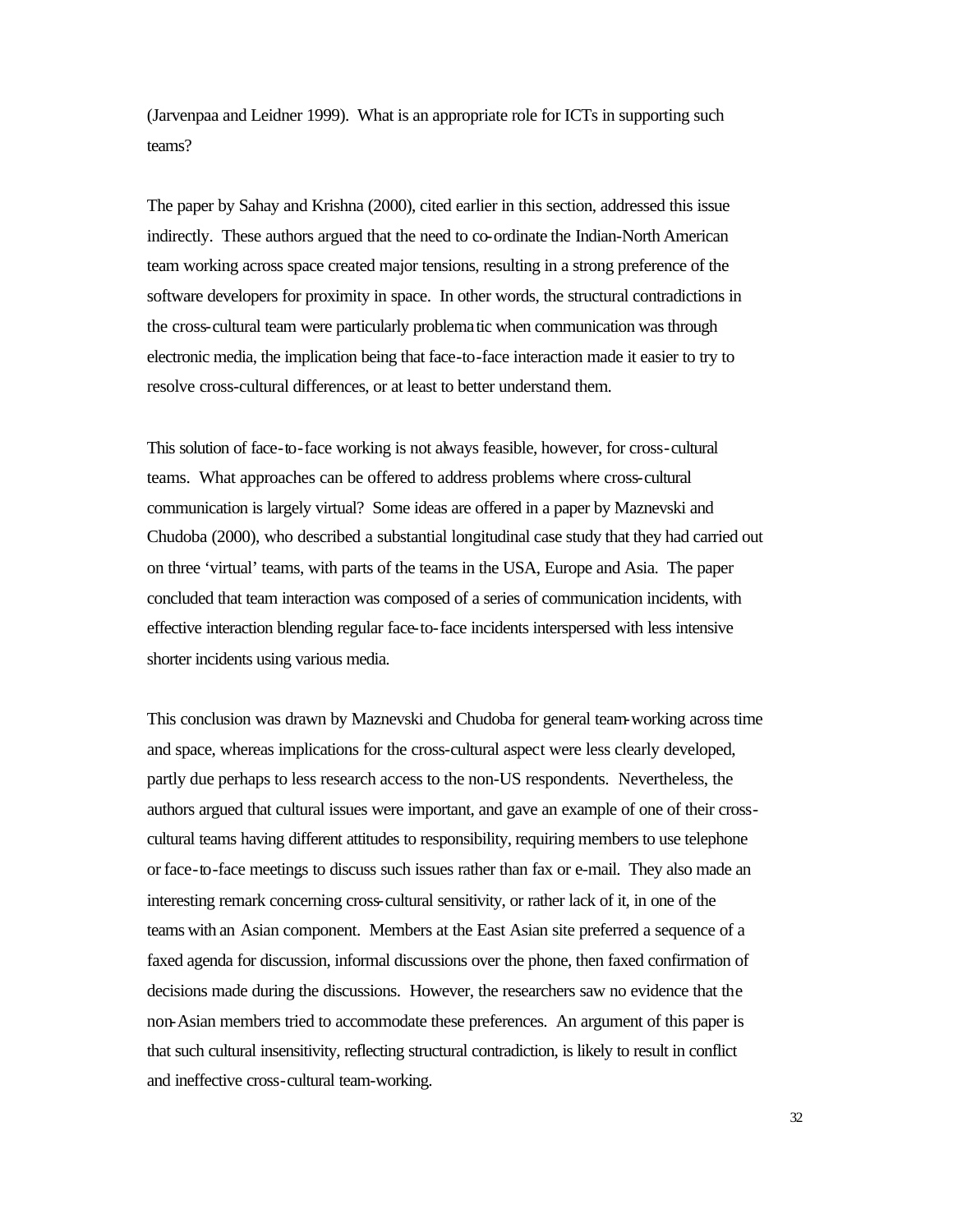## **CONCLUSIONS**

In the more globalized world of the early twenty-first century, working with information and communication technologies is increasingly taking place in a cross-cultural context. A primary contribution of this paper has been to provide a theoretical basis, drawing from structuration theory, which can be used to analyse cross-cultural working with ICTs. Key elements of the theory include a focus on the duality of structure; the dimensions of meaning. power and norms; and processes of reproduction and change in social structure. These concepts have been drawn on by IS researchers in other contexts, but this paper's theorisation of cross-cultural working with ICTs has also emphasized structural contradiction and the potential for conflict, ideas less commonly referred to in the literature.

Empirical illustrations of the theory were provided by examples from the three areas of crosscultural software development teams, technology transfer, and knowledge sharing. The variety and range of these examples was chosen to demonstrate the applicability of the theory in seemingly different situations, supporting the argument that the theory could be applied in the future to any situation of cross-cultural working involving ICTs. From an IS research perspective, therefore, the theory developed in this paper offers a starting point for further work in other cross-cultural domains.

Viewed from a more critical perspective, theories such as the one described in this paper are, however, necessarily limited. The general applicability of the theory is bought, to some extent, at the price of lack of specificity. Although the theory illuminates some elements of particular case situations, it is relatively silent on others. For example, in concentrating on culture as shared values, little attention has been given to individual variety within cultural groups. Secondly, although reference was made in the previous section to structural change arising from human reflexivity and adaptation, the processes by which this occurs are not directly addressed by structuration theory. In the Indian GIS paper by Walsham and Sahay (1999), used as one of the case illustrations here, the authors draw on actor-network theory to describe such processes. This leads to the more general point, made by Giddens (1984) himself, that the use of structuration theory does not preclude the use of other theories in

33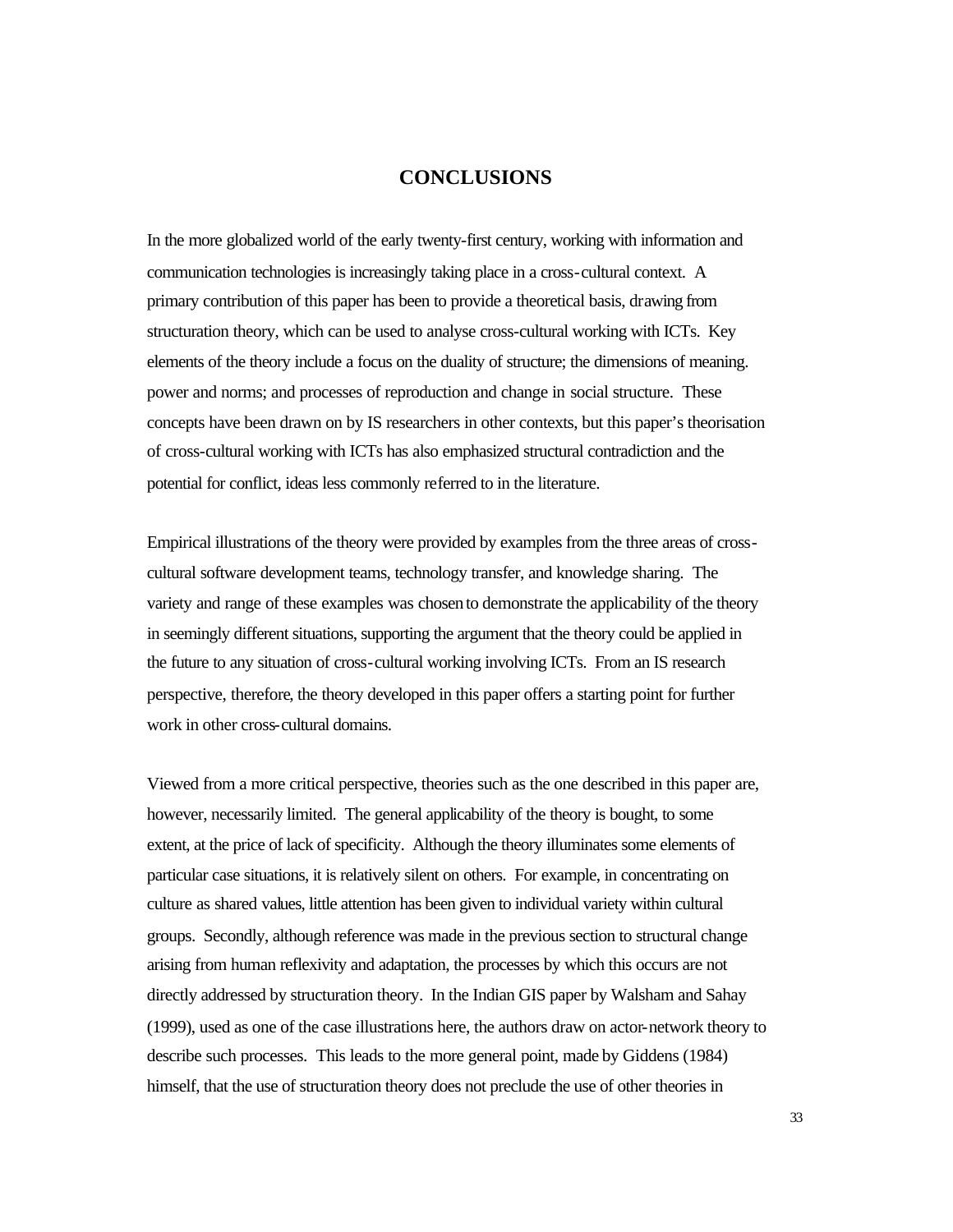tandem with it. Similarly, this paper is not advocating the abandonment of all other theoretical approaches to cross-cultural working with ICTs. Instead, the theory in this paper can in principle be supplemented with other specific theories, as appropriate to the particular domain of interest.

Moving now to the issue of IS practice, what conclusions can be offered? Firstly, the paper has aimed to counteract the naïve view that globalization facilitated by ICTs is leading to simple homogeneity of culture and approach. The case examples were drawn from work in Jamaica, India, the USA, Japan and the UK, supplemented by some reference to cases from Norway, South Africa and Canada. It is hoped that the enduring variety of culture has been amply illustrated by these examples. Secondly, therefore, the paper has aimed to provide some starting points for the practice of more sensitive cross-cultural working with ICTs. In particular, in the previous section, ideas were put forward on the need to take culture seriously, on adapting technology, and on designing the role of ICTs. Further development of these ideas is, of course, both possible and desirable. The theory developed in this paper offers a basis for such future work.

#### **REFERENCES**

Appadurai, A. Modernity at Large: Cultural Dimensions of Globalization, Oxford University Press, New Delhi, India, 1997.

Barrett, M., Drummond, A., and Sahay, S. "Exploring the Impact of Cross-Cultural Differences in International Software Development Teams: Indian Expatriates in Jamaica", in *Proceedings of the 4th European Conference on Information Systems (ECIS),* J.D. Coelho, W. Konig, H. Krcmar, R. O'Callaghan and M. Saaksjarvi (eds.), Lisbon, Portugal, 1996.

Barrett, M., and Walsham, G. "Managing IT for Business Innovation: Issues of Culture, Learning and Leadership in a Jamaican Insurance Company", *Journal of Global Information Management* (3:3), 1995, pp. 25-33.

Beck, U. *What is Globalization?*, Polity Press, Cambridge, UK, 2000.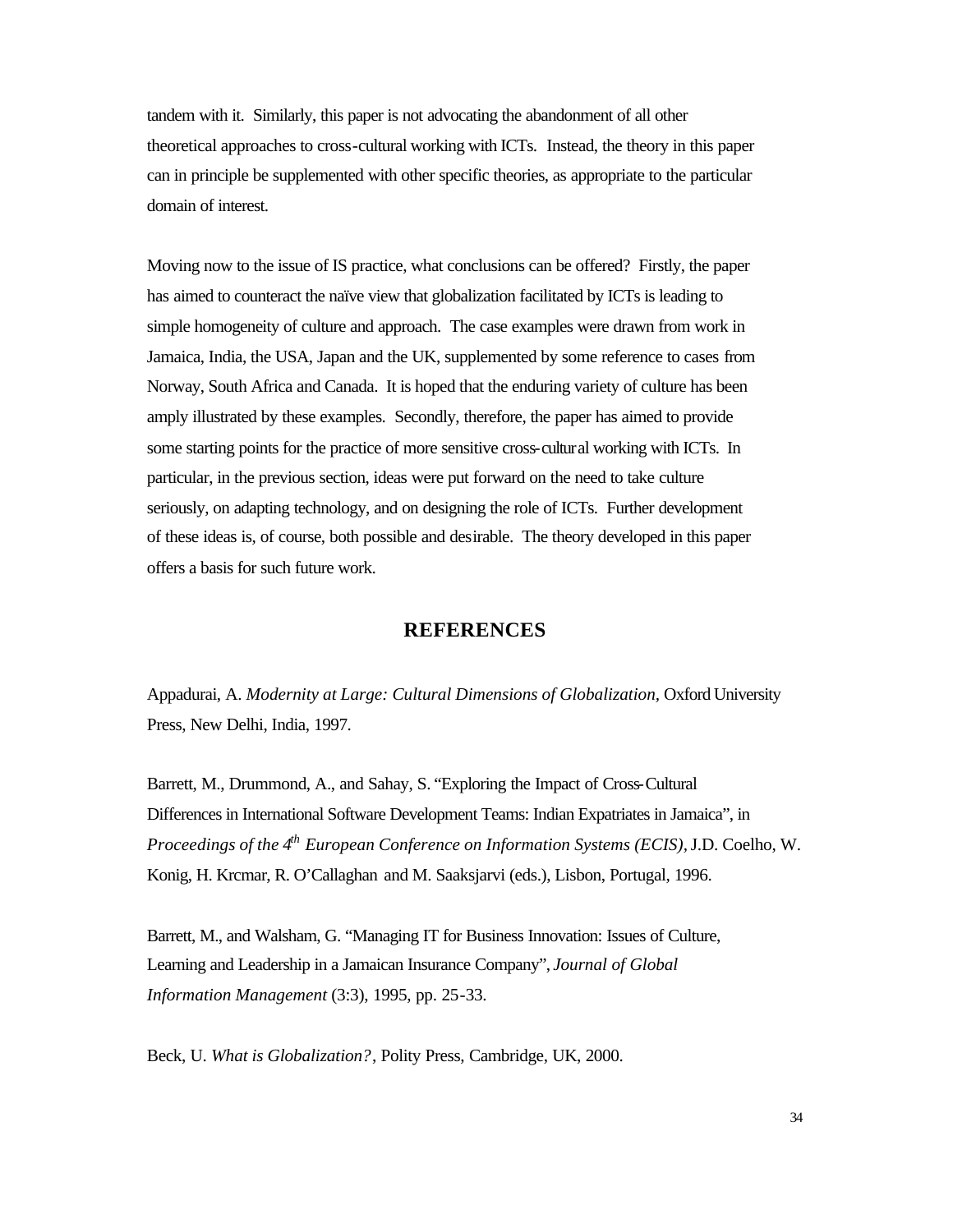Blackler, F. "Knowledge, Knowledge Work and Organizations: An Overview and Interpretation", *Organization Studies* (16:6), 1995, pp.1021-1046.

Braa, J. *Use and Design of Information Technology in Third World Contexts with a Focus on the Health Sector: Case Studies from Mongolia and South Africa*, PhD Thesis, Department of Informatics, University of Oslo, Oslo, Norway, 1997.

Braa, J. and Hedberg, C. "Developing District-Based Health Care Information Systems: The South African Experience", in *Proceedings of the IFIP WG9.4 Conference on Information Flows, Local Improvisations and Work Practices*, Cape Town, South Africa, 2000.

Braa, J., Heywood, A., and Shun-King, M. "District Level Information Systems: Two Cases from South Africa", *Methods of Information in Medicine* (36:2), 1997, pp.115-121.

Castells, M. *The Rise of the Network Society*, Blackwell, Oxford, UK, 1996.

Castells, M. *The Power of Identity*, Blackwell, Oxford, UK, 1997.

Castells, M. *End of Millenium*, Blackwell, Oxford, UK, 1998.

Davenport, T.H. "Putting the Enterprise into the Enterprise System", *Harvard Business Review*, July-August 1998, pp.121-131.

DeSanctis, G., and Poole, M.S. "Capturing the Complexity in Advanced Technology Using Adaptive Structuration Theory", *Organization Science* (5:2), 1994, pp. 121-147.

Giddens, A. *Central Problems in Social Theory*, Macmillan, Basingstoke, UK, 1979.

Giddens, A. *The Constitution of Society*, Polity Press, Cambridge, UK, 1984.

Jarvenpaa, S.L., and Leidner, D.E. "Communication and Trust in Global Virtual Teams", *Organization Science* (10:6), 1999, pp. 791-815.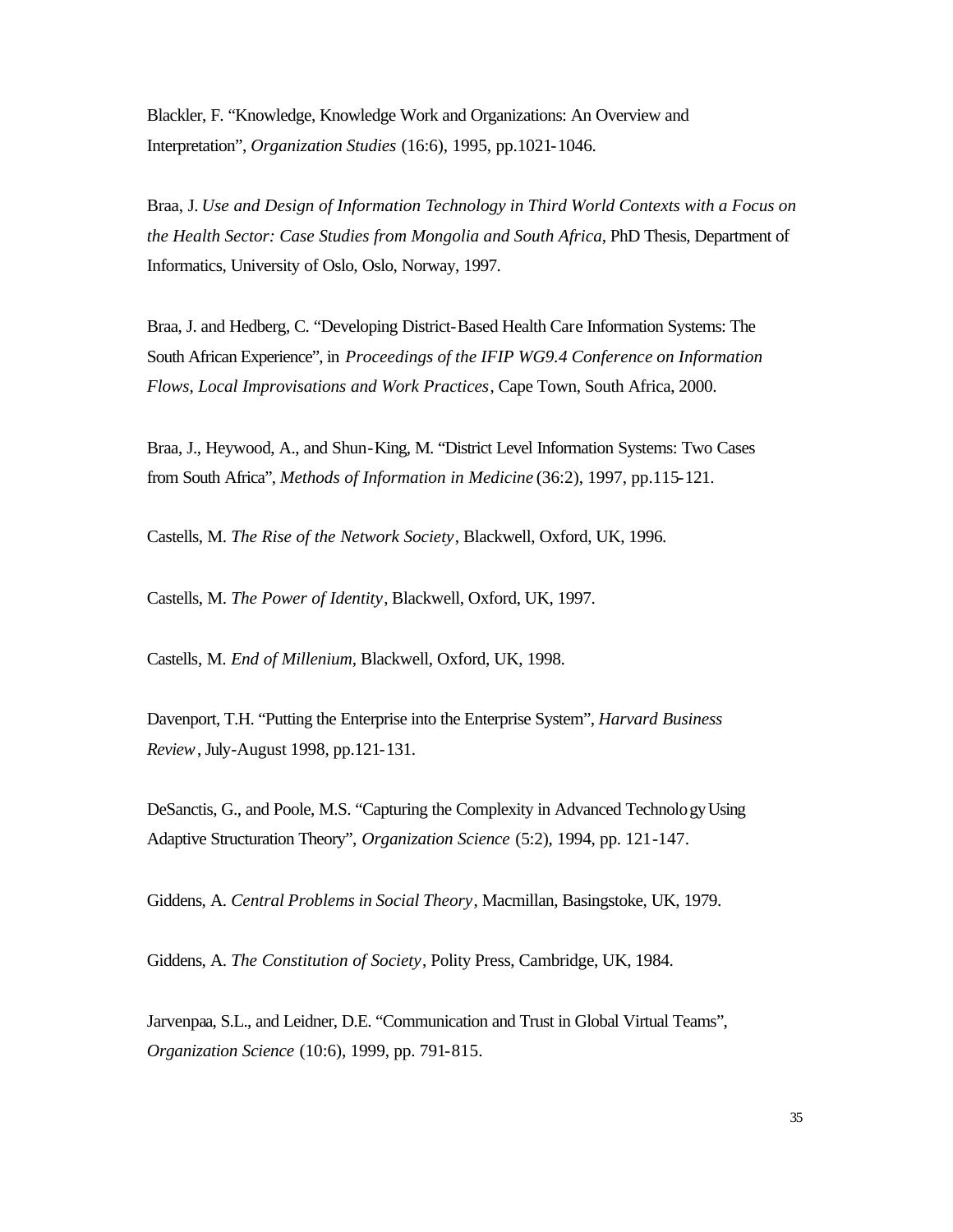Jones, M.R. "Structuration Theory", in *Rethinking Management Information Systems: An Interdisciplinary Perspective,* W.L. Currie and R.D. Galliers (eds.), Oxford University Press, Oxford, UK, 1998, pp.103-135.

Lacity, M.C., and Willcocks, L.P. *Global Information Technology Outsourcing*, Wiley, Chichester, UK, 2001.

Lam, A. "Embedded Firms, Embedded Knowledge: Problems of Collaboration and Knowledge Transfer in Global Cooperative Ventures", *Organization Studies* (18:6), 1997, pp. 973-996.

Maznevski, M.L., and Chudoba, K.M. "Bridging Space over Time: Global Virtual Team Dynamics and Effectiveness", *Organization Science* (11:5), 2000, pp. 473-492.

Morgan, G. *Images of Organization*, Sage, Beverley Hills, CA, 1986.

Orlikowski, W.J. "The Duality of Technology: Rethinking the Concept of Technology in Organizations", *Organization Science* (3:3), 1992, pp. 398-427.

Pinch, T.J., and Bijker, W.E. "The Social Construction of Facts and Artifacts", in *The Social Construction of Technological Systems*, W.E. Bijker, T.P. Hughes and T.J. Pinch (eds.), MIT Press, Cambridge, MA, 1987, pp.17-50.

Robertson, R. *Globalization: Social Theory and Global Culture*, Sage, London, 1992.

Sahay, S. "Implementing GIS Technology in India: Issues of Time and Space", *Accounting, Management and Information Technologies* (8:2-3), 1998, pp. 147-188.

Sahay, S., and Krishna, S. "A Dialectical Approach to Understand the Nature of Global Software Outsourcing Arrangements", *Indian Institute of Management, Bangalore*, Working Paper, 2000.